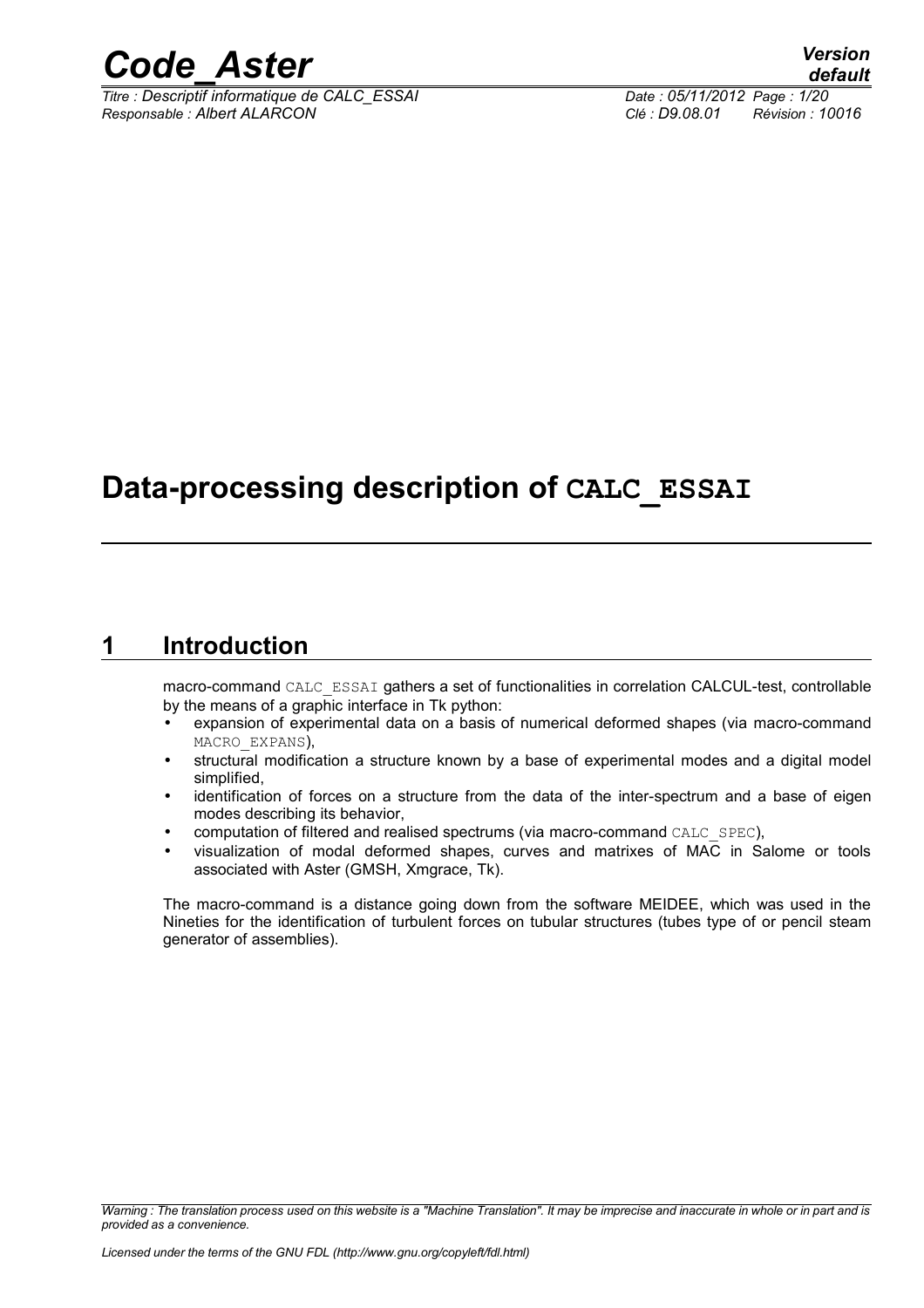*Titre : Descriptif informatique de CALC\_ESSAI Date : 05/11/2012 Page : 2/20 Responsable : Albert ALARCON Clé : D9.08.01 Révision : 10016*

## **2 Launching, interactive mode and noninteractive**

macro-command CALC\_ESSAI is launched with the routine python calc\_essai\_ops.py located in the /bibpyt/Macro file. This routine carries out the operations described below Recovery

## **2.1 of the concepts pre-declared For**

the mitres of identification of the forces and of structural modification, it is necessary to declare with the call of the macro-command the name of the concepts in output of this one, by the use of key word RESU  $XXX = CO$  ("NAME"). The names of the pre-declared concepts are transported in all the classes of execution of computation of the macro-command in the shape of a list (RESU\_MODIFSTRU) or a dictionary (RESU\_IDENTIFICATION) containing the names, and, in the case of the mitre of identification, the type of result, a meter (incremented of 1 with each time the user declares a concept outgoing) and the DeclareOut routine. For

the mitre of expansion of data, the results can be declared intéractivement. However, they can be used in the continuation of computation only in the frame of a poursuite. For

the mitre of processing of the signal, the leaving name of the concepts is fixed into tough (see section 5.5 [19L](#page-18-0)aunching

## **2.2 in noninteractive mode It**

is not very relevant of launching the macro-command in NON-interactive mode, except, possibly, in the case of the identification of forces, mode which cannot be replaced by the use of another command. Thus, for the expansion of models, it is to better use macro-command MACRO \_EXPANS directly. For the structural modification, one can refer to the sequence of commands describes in U2.07.03 documentation. For the processing of the signal, one can use macro-command CALC \_SPEC (see U4.32.01).

The non-interactive mode is thus used for the identification of forces, and, generally, for the validation of the benchmarks associated with CALC ESSAI. In

this mode, one returns directly to the CalcEssaiTest routine. Launching

## **2.3 in interactive mode**

launching is done in calc\_essai\_ops.py in the routine create\_interactive\_window. In this routine: one imports

- the CalcEssaiObjets class (administrative of concepts aster), one creates
- an object TabbedWindow (routine create tab mess widget): this object is a window with mitres (see section 4.1) [6](#page-5-0) the window of message in foot, one imports
- all the graphic classes, called InterfaceXxxxxx, one creates
- instances of each graphic class, which one displays in the window tabs (instance of TabbedWindow) higher definite, one creates
- a file of messages which will be displayed in the window mess defined in foot of instance the tabs. File

## **3 cata\_ce.py: catalogs the file**

meidee cata.py was defined at the time where the methods python to handle the Aster concepts were not also developed. They nevertheless still rather useful, because are particularly adapted to the needs for computations of CALC\_ESSAI. This file

contains: the CalcEssaiObjects class

- : classify containing all the Aster concepts which could be useful in computations, the class **Results**
- : the Aster concepts sd\_resultat are instances, the ModeMeca class
- : subclass of the preceding one: instancie the Aster concepts mode\_meca the DynaHarmo class

*Warning : The translation process used on this website is a "Machine Translation". It may be imprecise and inaccurate in whole or in part and is provided as a convenience.*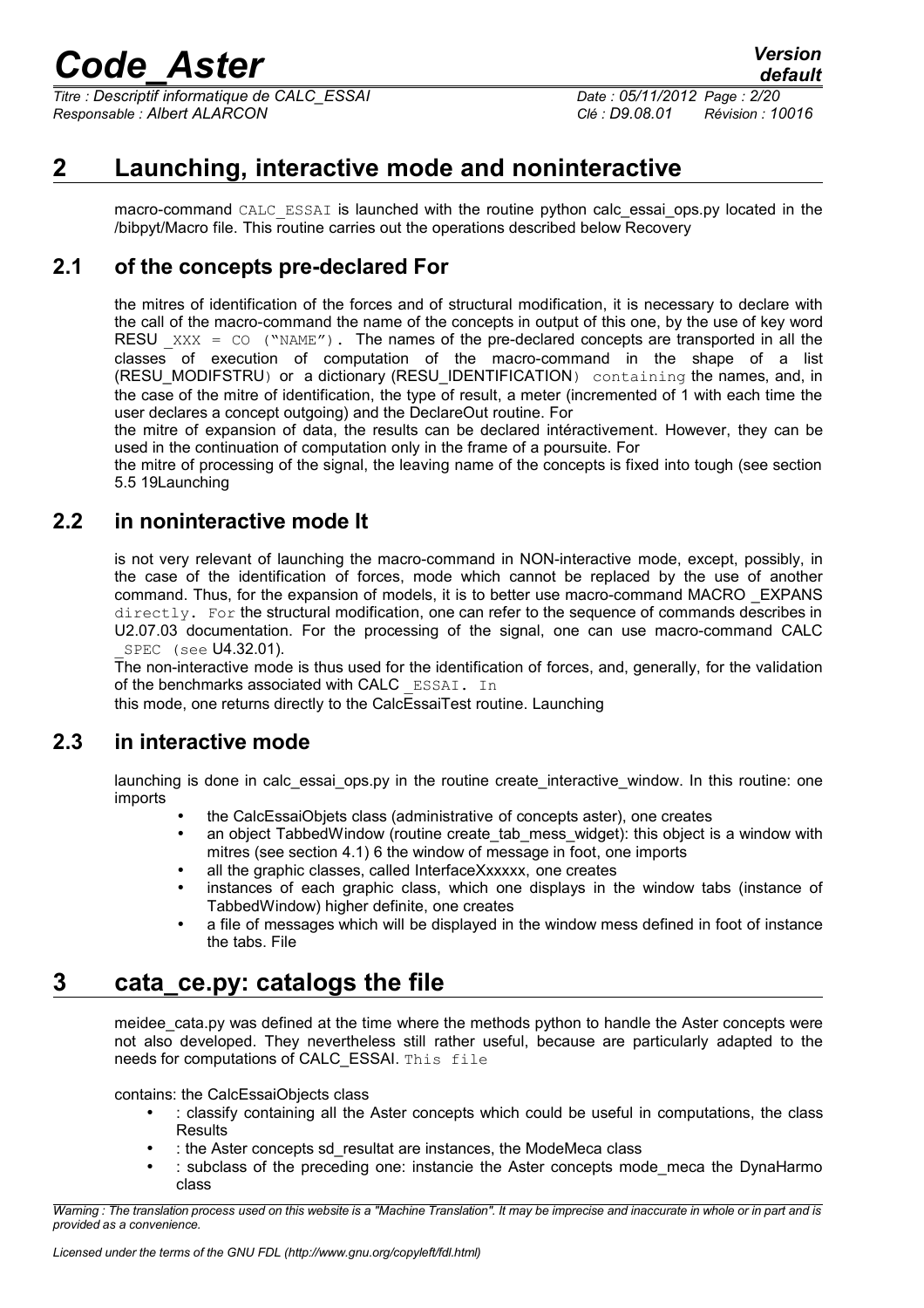*Titre : Descriptif informatique de CALC\_ESSAI Date : 05/11/2012 Page : 3/20 Responsable : Albert ALARCON Clé : D9.08.01 Révision : 10016*

*default*

- : subclass of results: instancie the Aster concepts dyna\_harmo the classes
- CaraElem, ChampMateriau: the Aster concepts cara elem and cham\_mater instancient the class Interspectrum
- : instancie the Aster concepts table sdaster of the table fonction type containing of the frequential functions, the class Tempo
- : the Aster concepts table sdaster of the type instancient counts function containing of the temporal functions (for the processing of the signal), the Model class
- : instancie the Aster concepts modele sdaster. Only

the classes most used in computations are described here. Description

## **3.1 of the class CalcEssaiObjects This class**

is called with the call of the macro-command, and after each computation creating a new Aster concept in order to update the dictionary of the concepts available, with the use of the method recup\_objects. Description

of the principal methods: recup\_objects

#### **3.1.1 This method**

recovers all the concepts available and the arranges in a dictionary indexed by the names of those, for each type of concepts: self.mode\_meca

=  $\{$  "NOM 1": mode meca 1, "NOM 2": mode meca 2} If a particular class were created for the concept in question, then the mode\_meca\_X object will be instance of this concept. The classes ModeMeca and InterSpectre are used in the current operations. The class Interspectrum has in particular a very useful method and to transform the concept inter-spectrum Aster into a matrix python indexed by the frequencies of discretization sequence numbers I and J (or, with core, names of nodes and of the components I and J). Several methods

relating to the classes in question are called to bind concepts to the nume\_ddl, the models, the matrixes, the ascending meshes… update Makes it possible

#### **3.1.2 to add**

a concept to instance of MeideeObjects without having to entirely recreate it (what can be long being given the number of initializations). Debug Routine

#### **3.1.3 of display**

of the concepts associated with a concept. Routines get\_xxx

#### **3.1.4 and get\_xxx\_name the routines get**

xxx name are used to recover the list of the names of concepts xxx existing. The routine get xxx makes it possible to recover the concept from its name. Description of

### **3.2 the class ModeMeca the notion of MOD**

\_meca gathers indifferently the dynamic modes, resulting from MODE\_ITER\_SIMULT , and the modes static. The first are indexed by their sequence number and their eigenfrequency, the seconds by their sequence number and the variable NOM CMP, which is the degree of freedom associated with the static deformed shape. Classes get\_xxx

#### **3.2.1 These classes are used**

to bind the concept mode\_meca with the ascending concepts: get\_matrices recovers

*Warning : The translation process used on this website is a "Machine Translation". It may be imprecise and inaccurate in whole or in part and is provided as a convenience.*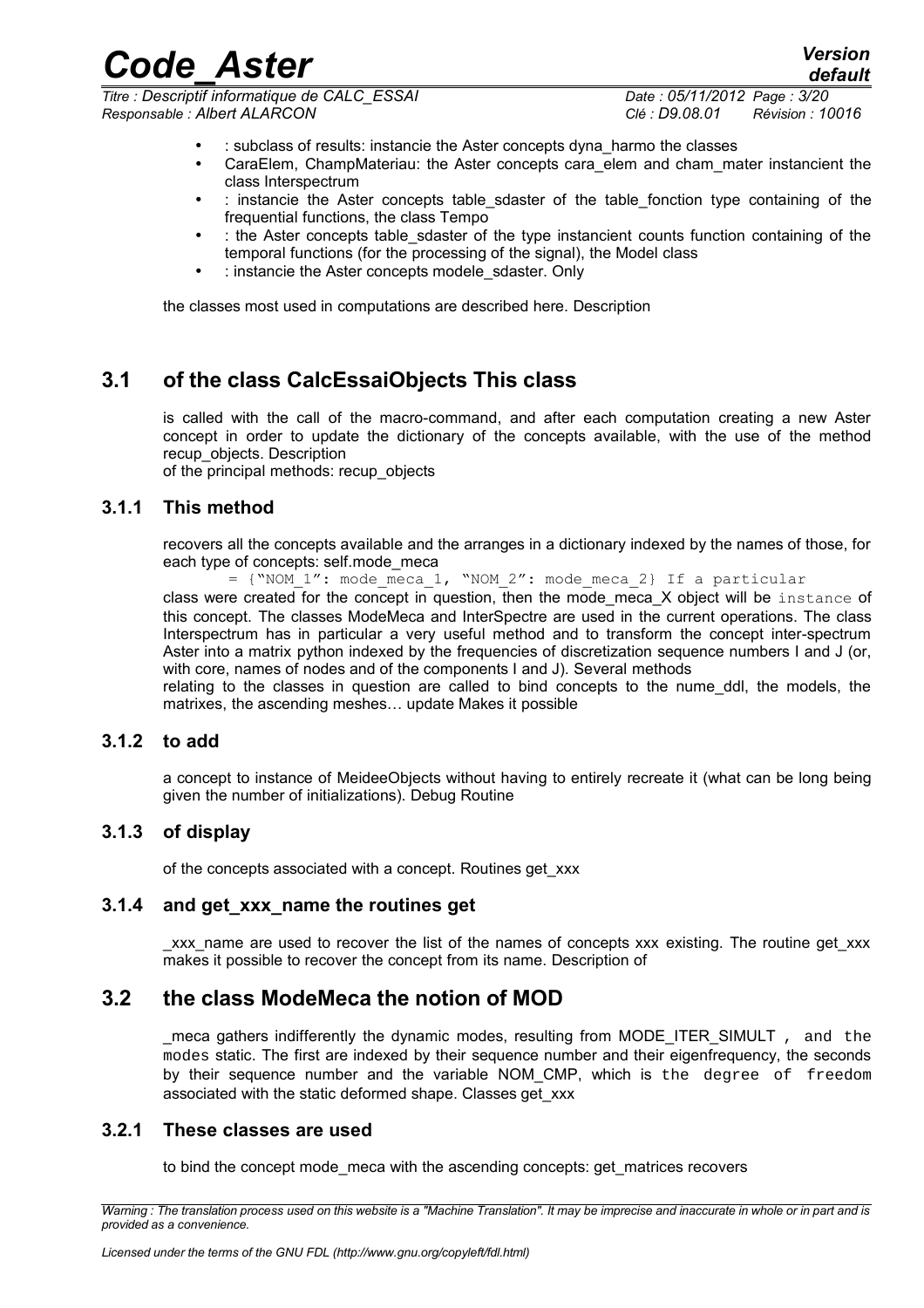*Titre : Descriptif informatique de CALC\_ESSAI Date : 05/11/2012 Page : 4/20 Responsable : Albert ALARCON Clé : D9.08.01 Révision : 10016*

*default*

- the mass matrixes, of stiffness and depreciation associated with the concept, recovered in the .REFD. The associated attributes are .mass, .kass and .cass get nume recovers
- the nume\_ddl by same skew (.numeric extension), get\_maillages
- recovers the associated mesh, either by the means of the nume ddl, or directly in the contained information in the .REFE of each sequence number of result, get modele recovers
- the model associated, either by the routine dismoi of Aster, or via the associated mesh Attention: certain

routines are interdependent; at the time as of actualizations, it is advisable (as in the routine update of CalcEssaiObjects) to carry out them in a certain order, get mode data

• : recover all the data generalized in the shape of a dictionary; for static modes, only the fields NUME\_MODE, NUME\_ORDRE, and NOEUD CMP are filled, the others are worth Nun; for the dynamic modes, fields FREQ, AMOR REDUIT, AMOR GENE, RIGI GENE and MASS GENE are filled, field NOEUD\_CMP is worth Nun. The routine show\_cara\_mod makes it possible to display all the extracted modal characteristics. Routine extr\_matr

## **3.2.2 Routine allowing**

to extract the modal deformed shapes in the form from a matrix numpy. The extraction is done with the operator CREA\_CHAMP and routine EXTR\_COMP. The encapsulation of these two commands is made in the routine crea champ at the end of the file ce cata.py. The routine nume ddl \_phy makes it possible to manufacture a classification of the active degrees of freedom. These DDL are from the filter which the user could apply by means of operator OBSERVATION to create the base of the modes, or by means of the filter of DDL in the graphic interface. Classify DynaHarmo

## **3.3 the routines giving access**

the concepts ascending of the dyna\_harmo are relatively similar to those of the ModeMeca class. DynaHarmo

are used only for the expansion of models, class of computation which carries out only Aster computation. It is thus not necessary to extract the data with the format python from them. CaraElem classes,

## **3.4 ChampMateriau No python**

processing of these concept was carried out. These classes are thus almost empty. They just make it possible to encapsulate the Aster concept corresponding and to be able to point on this one with its name. Classify Interspectrum

## **3.5 Classifies allowing**

to treat the concepts of type inter-spectrum. The inter-spectrums are arrays containing of the subscripted functions of frequential variable by: sequence numbers

(indices NUME\_ORDRE\_I and NUME\_ORDRE\_J), or nodes and

components (NOEUD\_I, NOEUD\_J, NOM CMP I, NOM CMP J). With the initialization of instance of the class, one extracts the frequencies from discretization of the functions, which makes it possible to differentiate the arrays from type-inter-spectrum of other type of arrays (arrays containing of the temporal functions, for example, which will be treated by the class Tempo). Routine make\_inte

## **3.5.1 \_spec With the image of operator**

LIRE INTE SPEC, this routine an inter-spectrum manufactures Aster from functions defined in the form of list. If the concept

is connected to a model (with set model), through a result concept (DynaHarmo or ModeMeca), then it is associated with a classification of the physical degrees of freedom. The inter-spectrum created is thus subscripted by its nodes and components. In the contrary case, the inter-spectrum is associated with a generalized concept. It is thus subscripted by its sequence numbers. Routine set\_model

## **3.5.2 Makes it possible to associate**

*Warning : The translation process used on this website is a "Machine Translation". It may be imprecise and inaccurate in whole or in part and is provided as a convenience.*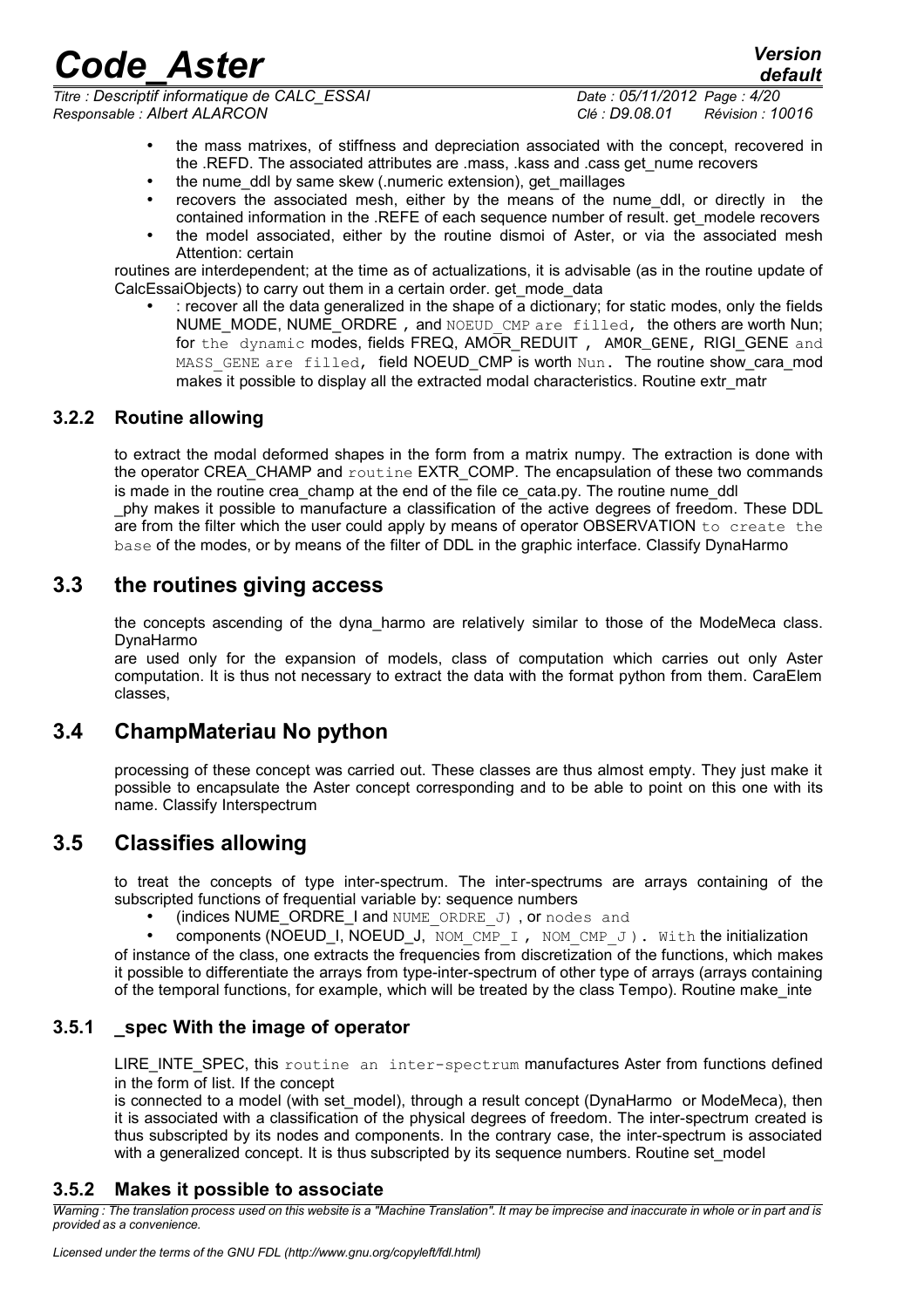*Titre : Descriptif informatique de CALC\_ESSAI Date : 05/11/2012 Page : 5/20 Responsable : Albert ALARCON Clé : D9.08.01 Révision : 10016*

*default*

a concept mode meca with the definite inter-spectrum. Coherence in the face of the inter-spectrum and the associated result concept must be respected (but not inevitably coherence in DDL, because the inter-spectrums are not all the time defined by a physical classification. Routines extrainte

### **3.5.3 \_spec and extr\_freq Operation reverses**

routine make inte\_spec. The inter-spectrum created is a matrix numpy with 3 dimensions. Stages of the routine: extraction of the couples

• of sequence numbers or the nodes and components I and J, according to whether the inter-spectrum is physical or modal, with extr\_nume\_ordre,  $-$  coupl\_ddl =  $[($ 

"N1  $DX''$ , "N1  $DY''$ ) ... ("N10  $DZ''$ , "N10  $DZ''$ )], - or coupl ddl =

- $[(1,2)$  ...  $(10,10)$ ], extraction amongst
- frequencies of discretization (nb\_freq), the function set
- makes it possible to recover the sequence numbers in a list comprising only one occurrence of each one; it can be useful to dimension the nonsquare inter-spectrums, for example, functions FRF and of coherences created in CALC\_SPEC; this functionality is however not used currently by the mitre of processing of the signal; in this one, one extracts the functions from the inter-spectrum by RECU\_FONCTION, and one does not carry out matric operations on the matrixes; one thus adds temporarily a checking on the equality between many lines and of columns, association to
- a result concept and extraction of Active dof. (self.nume\_phy), checking  $\circ$  f
- coherence between the size of the nume\_phy and cuts it inter-spectrum, fabrication of a list
- of couple of string for indicer in python the functions of the inter-spectrum: NOEUDS CMP X or NUME ORDRE  $X$ , according to the way in which the interspectrum in Aster (coupl\_ddl) was manufactured, extraction  $of$  the functions
- to the format python; according to the way in which the inter-spectrum was defined, it may be that the functions are not accessible directly in the base from the data from its name; the alternative solution is to use RECU\_FONCTION, for the inter-spectrum
- subscripted by the names of the nodes and the component associated, one checks coherence with the self.nume  $phy$ ; if it inter  $-$  spectrum is defined only by its sequence numbers, the user must make sure itself of this coherence. The routine extr freq functions

in an identical way to recover only the frequencies of discretization. Classify Tempo the purpose

## **3.6 of this class**

is to encapsulate the concepts containing of the function tables of temporal variable. The methods of this class are rather similar to those of the class Interspectrum. The temporal functions are intended to be used by the operator CALC\_SPEC. It is thus not necessary to extract the functions with the format python. Method extr\_tempo

#### **3.6.1 the temporal samples**

are indexed by the sequence numbers, and the number of measurement, so as to be able to gather the samples having been measured simultaneously. The extraction is thus done by the method been worth, by searching key words NUME\_ORDRE I, NUME\_MES and while returning names FONCTION associated. Classify Model This class

## **3.7 allows to encapsulate**

the models Aster. The associated methods make it possible to extract the ascending mesh and all from the downward nume ddl which depend on this model (it can have several of them there. This class has little interest in itself. Description of the generic

*Warning : The translation process used on this website is a "Machine Translation". It may be imprecise and inaccurate in whole or in part and is provided as a convenience.*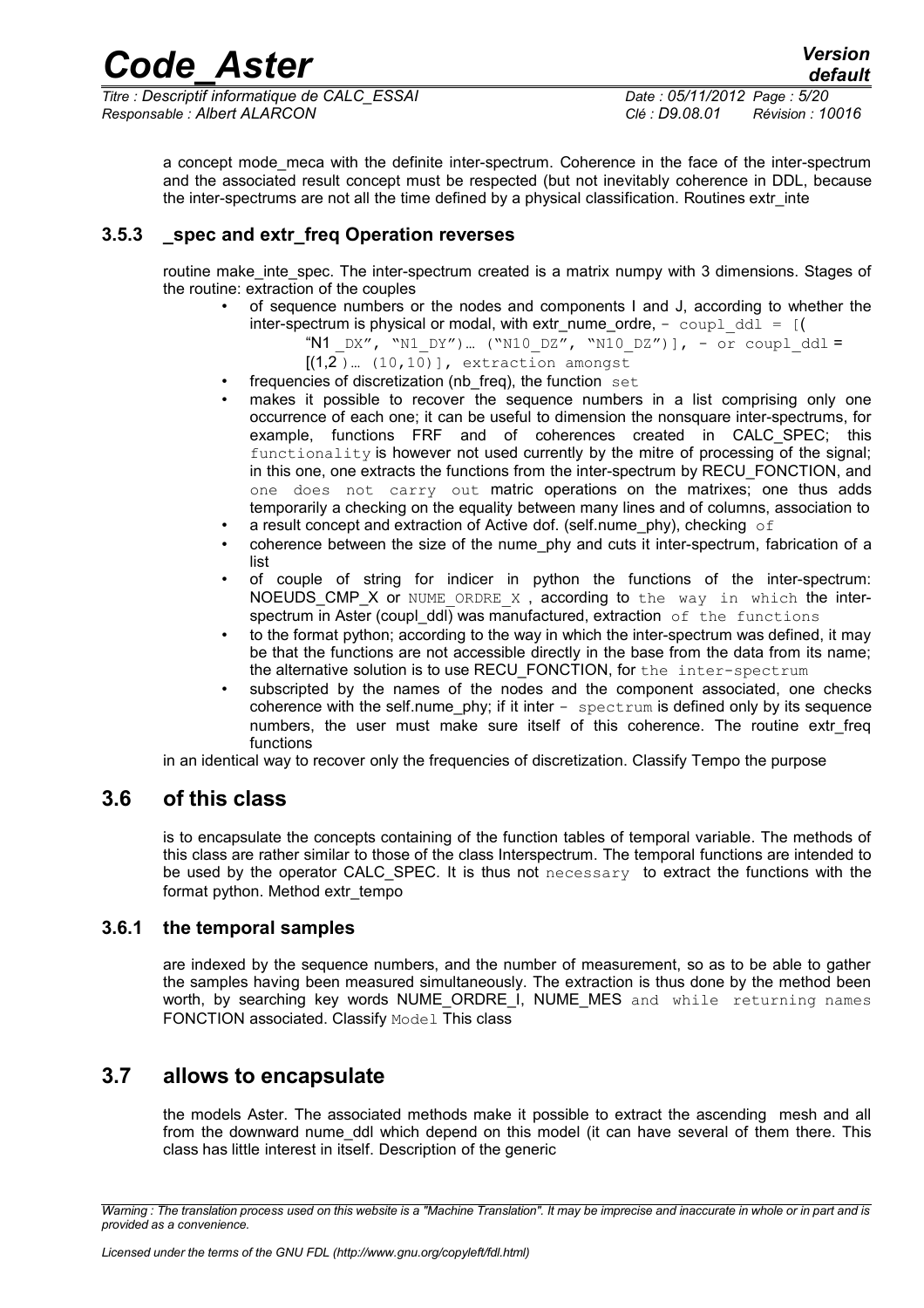*Titre : Descriptif informatique de CALC\_ESSAI Date : 05/11/2012 Page : 6/20 Responsable : Albert ALARCON Clé : D9.08.01 Révision : 10016*

*default*

## **4 graphic tools the graphic routines**

are organized in the following way: generic routines hat and

- routines: in the file outils  $\lim.py$ , graphic interfaces specific
- to each mitre of computation: in a specific file python: for example, the file ce ihm expansion.py contains the graphic class related to the mitre of expansion of data, whereas the file ce calcul expansion.py contains associated computations (and can be tested in noninteractive mode without calling on the Tk moduli of python). One details here the operation

of the principal classes TabbedWindow and MessageBoxInteractif. For the other classes, to refer to their description heading of those. This lower school allows to display specific menus: selection of a nodes group in a mesh, choice of the parameters for an operation Aster, parameters for a change of reference. Classify TabbedWindow With the call of

## **4.1 macro-command**

<span id="page-5-0"></span>CALC\_ESSAI in interactive mode, the routine create\_interactive\_window launches : a virgin window TabbedWindow

- (in outils.py) in which are displayed the specific contents of each mitre of work., a window of MessageBoxInteractif message
- , in which  $with$   $\frac{1}{1}$  be displayed the interactive message displayed in the course of computation. Note: Interior of window

#### **virgin**

- 1. TabbedWindow is Canvas (the advantage of Canvas on classical Frame is the possibility of adding a vertical bar of run if this one is large), the routine set current tab is used
- 2. to display the interface corresponding to each change of mitre; the method setup associated with the graphic class  $\circ$  f the mitre is called to refresh the environment (Aster concepts create); the method setup must thus exist **in the graphic classes of all the mitres, the initial size of the windows principal**
- 3. and of message respectively in the routines \_\_init of definition of the aforesaid windows are given . Classify MessageBoxInteractif Fenestrates

## **4.2 vacuum in which the messages**

of information are printed during computations. As specified in the preceding section, the window is created with the call of the macro CALC\_ESSAI (instance mess), and is transported like argument of all the graphic classes. Example: iface  $=$  InterfaceCorrelation (hand,

objects, macro, mess, param\_visu) the arguments are the following:

hand: the principal window of

- the GUI, which contains TabbedWindow, objects: instance of CalcEssaiObjects
- which contains the existing Aster concepts, macro: macro-command, obsolete mess
- : instance of the window of messages
- param visu: instance of the class
- GUI InterfaceParametres , which allows to choose the parameters of visualization of the deformed shapes and the curves (Xmgrace + GMSH or Salome). Display of the error messages resulting

### **4.2.1 from exceptions When one launches an Aster command**

in the macro one through an interactive command, and that computation finishes in error (recovered in the form of an exception by Aster), the error message is poster in the interactive window of message. One recovers this error thanks to the following command: try: MACRO\_EXPANS (MODELE\_CALCUL =

mcfact

*Warning : The translation process used on this website is a "Machine Translation". It may be imprecise and inaccurate in whole or in part and is provided as a convenience.*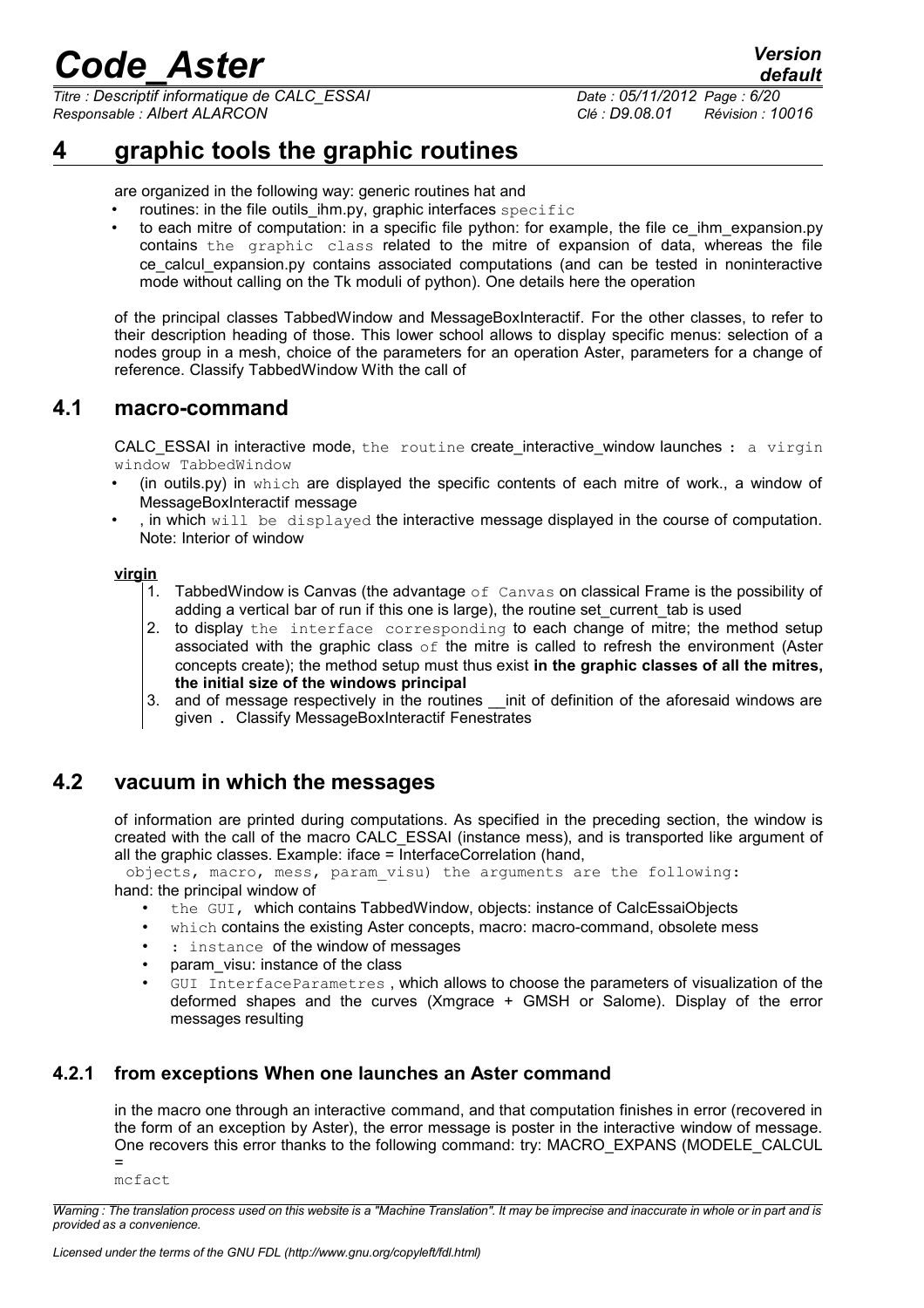## *default*

*Code\_Aster Version Titre : Descriptif informatique de CALC\_ESSAI Date : 05/11/2012 Page : 7/20 Responsable : Albert ALARCON Clé : D9.08.01 Révision : 10016* calcul, MODELE MESURE = mcfact mesure, NUMERICAL  $DDL$  = numerical, RESU ET = res ET,  $RESURD = res RD$ ,  $RESOLUTION =  $parameters$$  , \*\* arguments) except aster.error, err: message

 = "ERREUR ASTER: " + mess.GetText ("I", err.id\_message, err.valk, err.vali, err.valr) self.mess.disp\_mess (message) UTMESS ("A", "CALCESSAI0\_7") return Note:: at the time as of last

 restitutions carried out, one noticed

that this alignment of errors was not functional any more. The display in interactive window was removed, and replaced by a simple "Error in Aster computation". Classify generic ScrollList Frame allowing to display a table

## **4.3 with bar of**

run. The attribute been worth is a list filled out by set values corresponding with what is displayed in the table . get selection returns a list containing the selected indices to the mice and the value of been worth corresponding: [[1, "N1\_DX"], [3, "N4\_DY"]] ModeList Classes and ModeFreqList **Subclass** 

of ScrollList, it

#### **4.3.1 has two buttons below**

making it possible at a stretch to select or die-select all the lines of the list. It is used to display sequence numbers and an associated value (standard eigenfrequency or NOEU\_CMP). get\_selection turns over only the list of the selected sequence numbers. The ModeFreqList class, under class of ModeList is to be used

preferentially because it makes it possible to correctly format the values of the eigenfrequencies or the NOEU CMP. Classify StudyList Subclass of ScrollList, it allows to display

#### **4.3.2 the list of the studies**

open Salomé. It has a method to validate which stores the study current Salomé for the display of  $the$ deformed shapes , MAC and curves. Classify VisuSpectre This class creates a frame made up of one or more

## **4.4 tables**

for the display of the coordinates of the inter-spectrum to visualize. This class is used for the mitre of identification of forces and for the processing of the signal. If choice! = Nun, one adds a button above allowing for choice of

between several options to visualize. Note: it would be advisable to add in this class of the common

methods for the extraction of the functions of the inter-spectrum, and their display towards the selected software of visualization. Currently, these features are written in the corresponding classes of GUI of the mitres. Classes ParamModeIterSimult, ParamModeIterInv and ParamProjMesuModal

*Warning : The translation process used on this website is a "Machine Translation". It may be imprecise and inaccurate in whole or in part and is provided as a convenience.*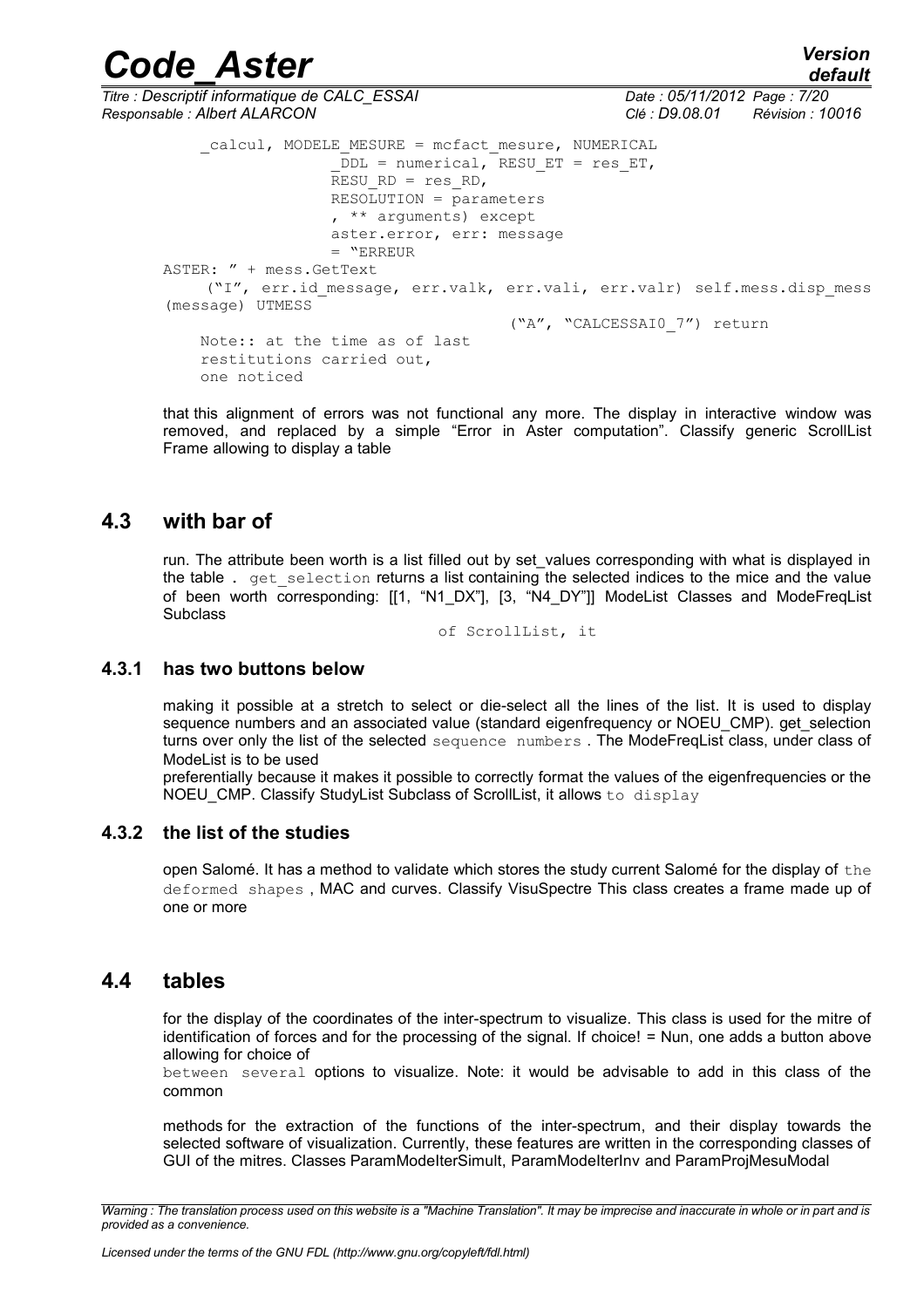*Titre : Descriptif informatique de CALC\_ESSAI Date : 05/11/2012 Page : 8/20 Responsable : Albert ALARCON Clé : D9.08.01 Révision : 10016*

*default*

## **4.5 These classes allow to display in the principal window or**

in of TopLevel of the frame allowing to control the parameters of computation for the use of MODE ITER SIMULT, MODE ITER INV or PROJ MESU MODAL. Note: by preoccupation with a simplification, it would be useful to remove

the possibility of using MODE\_ITER\_INV. Classify Observation Window This class generates Frame to apply

### **4.6 to a result concept**

of the mode meca type macro-command OBSERVATION. It is used in the mitre of identification of forces and in the display window of the results. This Frame is made up of two frames of colors green and blue

, in which one the model displays the nodes groups contained in experimental selected, and the DDL available in each group. A button allowing for choice of the change of associated reference is used. Classify DispObs This class opens an external window TopLevel

#### **4.6.1 when one clicks**

on the button "Observations" in the mitre "Parameters and visualization". It is noted that in the method set resu, one checks if the result concept

chosen upstream were created by macro-command OBSERVATION. If it is the case, then one and the preselects the DDL selected parameters of change of reference (see the method set\_selected in the GroupNoWidget class below). Classes SelectionNoeuds , SelectionMailles and \_SelectionBase

#### **4.6.2 the classes SelectionNoeuds and SelectionMailles display the lines**

of nodes groups and meshes, and are subclasses of SelectionBase. This class allows to establish the link between the DDL selected by the user and the construction of the key word in the macro OBSERVATION. They are based on the class below. Classify GroupNoWidget This class displays the lists of nodes groups

#### **4.6.3 and meshes**

, with the DDL associated (method set\_data). get\_selected is a method which turns over in the form of dictionary

the options chosen by the user. set selected is used when the concept mode meca to be visualized

was already created by OBSERVATION. In this case, one will seek in the context the key words which were used during the creation of the concept, and one modifies the boxes of the interface consequently. That must make it possible to modify the existing concept without having to reproduce all the operations. Note: the method set\_selected is not optimal, and it

would be advisable to modify it : one added at the end of the routine the command "return Nothing",

- which generates an error; it was however noticed that if one turns over really nothing (command "return" only), then when the window is opened, the check boxs are not it, if one wants to modify a concept already created by OBSERVATION, it
- would be necessary to set out again of result initial, and not  $of$  the concept already project, because on the basis of this last, one can only still withdraw points, but one cannot modify some. Validation of the graphic tools and shaft of call In this section

*Warning : The translation process used on this website is a "Machine Translation". It may be imprecise and inaccurate in whole or in part and is provided as a convenience.*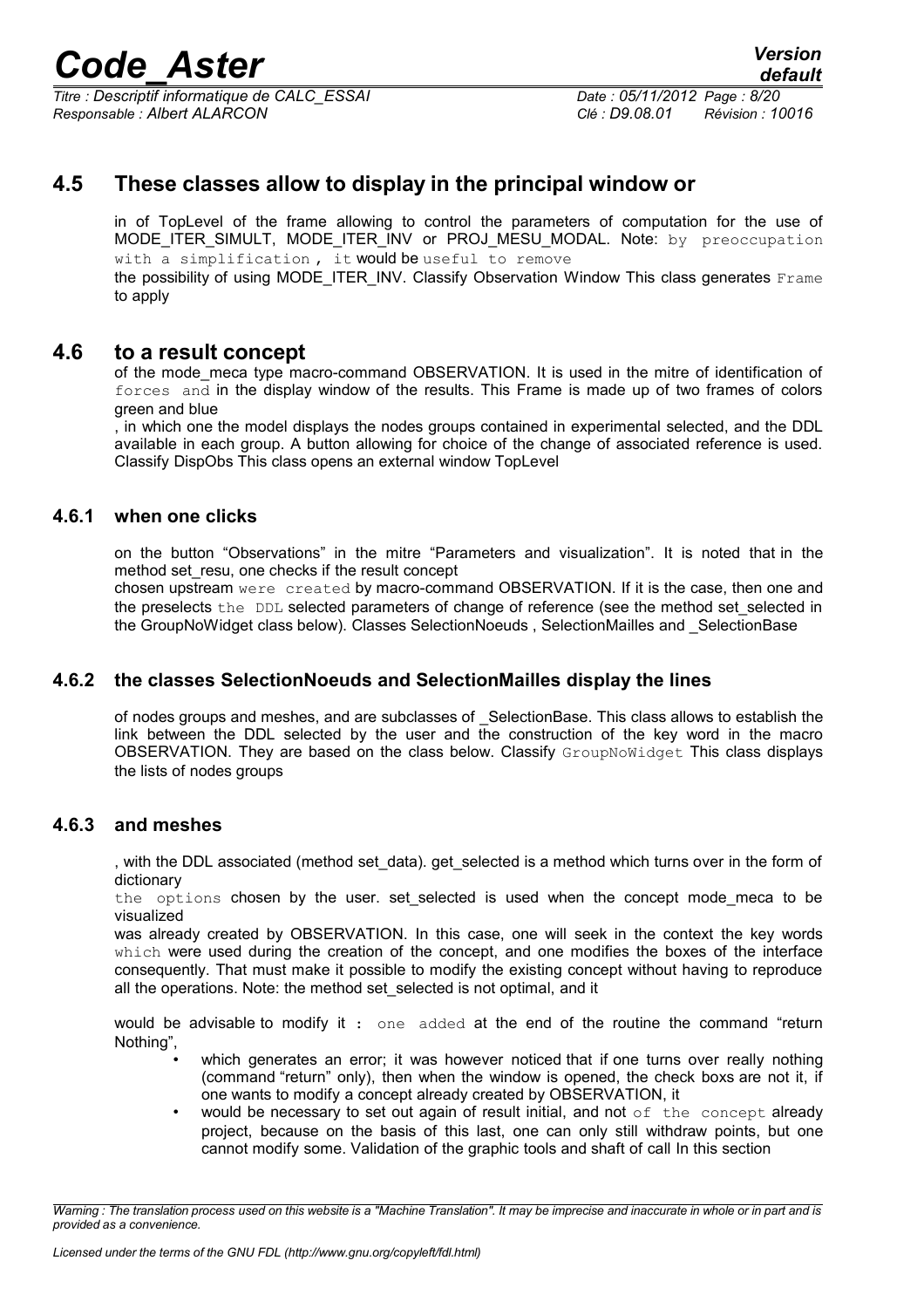*Titre : Descriptif informatique de CALC\_ESSAI Date : 05/11/2012 Page : 9/20 Responsable : Albert ALARCON Clé : D9.08.01 Révision : 10016*

## **5 , one proposes, for each mitre: a procedure**

of recettage of the graphic tools, the description

- of the shaft of call for the aforementioned procedures the test
- of the graphic tools will have to be carried out on all

the distributions on which one ensures the follow-up quality of Code\_Aster (in particular Gauge). It will be checked that the connections towards the tools for visualization are correctly carried out: display on XMGrace and GMSH, display on Salome: to open

- a transfer of Salomé, and to check
- in the mitre "Parameters of visualization" that the option "Salome" is well selected. Display window of the deformed shapes and MAC When CALC\_ESSAI

## **5.1 is opened, one arrives in first on a window**

making it possible to parameterize the visualization of the computation results. Two options are possible: Gmsh/Xmgrace: the deformed shapes are visualized in GMSH,

- the curves in Xmgrace. MAC are visualized in a specific Tk window, Salomé: all the computation results are displayed in Salomé
- ; for MAC, one created a script Salome allowing to see MAC in the shape of a constant field by elements with Gauss points. Test of visualization: benchmark sdls112a the validation of

#### **5.1.1 the features of this mitre is validated in**

section 5.3, at the same time as the features of expansion of data [5.3](#page-14-0) . Shaft of computation Classifies InterfaceParametres (file ce\_ihm\_parametres.py

### **5.1.2 ): It is**

#### **a subclass of the class Frame ( Tk) in which is manufactured**

the GUI, called with the launching of CALC\_ESSAI. It is made up of two principal frames: a frame allowing to define the choice of visualization (GMSH/Xmgrace

- or Salomé); to note that distant visualization on Salomé is not available; when a study Salomé is opened, its name appears in the window; to think of clicking on validating to choose the study in which the results will be displayed a frame making it possible to visualize the modal deformed shapes, criterion
- of MAC, or to simulate FRF "blow of hammer" by giving a modal base and a point of excitation (and to visualize them). When one selects one result, the routine check state checks

in particular if the models of results 1 and 2 are the same ones . If it is the case, the button of MAC is activated. The computation of the matrix of MAC is carried out in a file of computation: ce calcul expansion.py (routine calc mac mode). The routine view frf makes it possible to visualize the FRF in an additional window

(DispFRFDialogue class , in outils\_ihm.py), that one describes below. When one chooses a set of software for visualization, one creates one

instance associated with the choice carried out: classify CalcEssaiGmsh, and CalcEssaiXmgrace for the display of the curves,

- classifies CalcEssaiSalome; and CalcEssaiSalomeCourbes for the display of
- the curves . The list of the studies open Salomé is brought up to date with the button "

*Warning : The translation process used on this website is a "Machine Translation". It may be imprecise and inaccurate in whole or in part and is provided as a convenience.*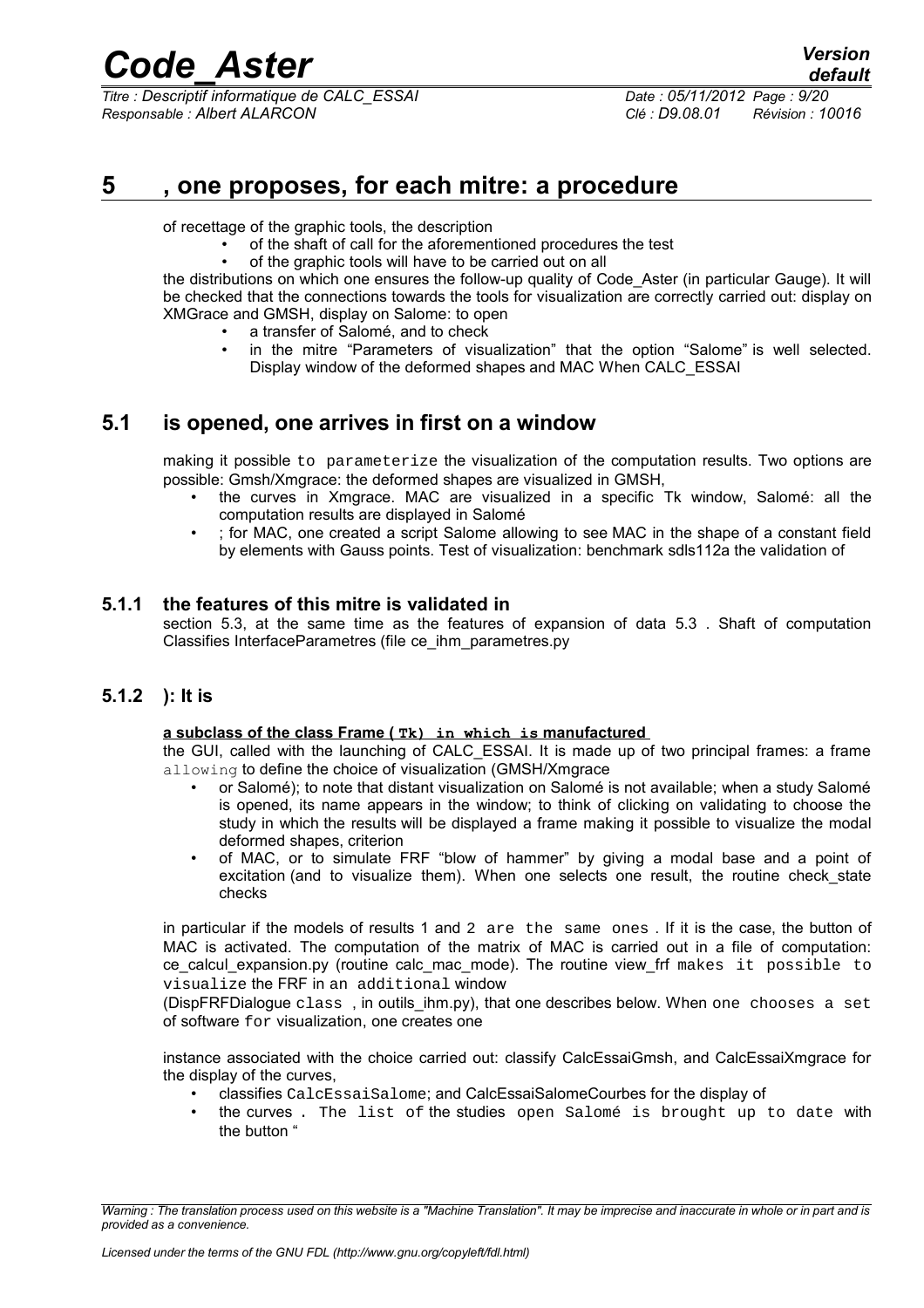*Titre : Descriptif informatique de CALC\_ESSAI Date : 05/11/2012 Page : 10/20 Responsable : Albert ALARCON Clé : D9.08.01 Révision : 10016*

*default*

To bring up to date", which returns towards the method visu\_study\_list. The method called (method of the CalcEssaiSalome class ), uses a common script with STANLEY (SalomeGetStudies.py ). 3 methods visu resu, visu mac and visu courbe return respectively towards

the methods of the two classes quoted above . Classes CalcEssaiLogiciel (file ce ihm parametres.py): Classify hat for

#### **the control of the external software . In particular allows**

to define the files where the results are printed, and to make the IMPR\_RESU necessary. Classes CalcEssaiGmsh (file ce ihm parametres.py): Classify  $for the display of$ 

#### **the deformed shapes in Gmsh. A to note , for the display of MAC**

: this one is done in a window Tk python, which is defined in outils ihm.py: one opens a window annexes TopLevel, and one displays the frame MacWindowFrame inside . Classes CalcEssaiSalome (file ce ihm parametres.py): Classify for the display of the deformed shapes

#### **in Salomé. The routines studylist and Show** return

towards the scripts Salome defined for STANLEY, via operator EXEC \_ LOGICIEL . For the visualization of MAC, one manufactures in make \_mac\_salome (in this \_calcul\_expansion.py ) a square mesh, and one assigns to each mesh a constant field by element, whose values are worth respectively: the value of MAC, the sequence number of the first list, the frequency of the first list

•, the sequence number

- •of the second list, the frequency
- •of the second list. The routine Show
- •displays the deformed shape, by means of a script
- •Salome called salomeScriptMac
	- . Notice important: a bug was announced in Salomé (file REX 19375 ), and the poster

carried out is not correct. To correct this one, it is necessary to make a right click on the sight + edict + OK (without anything to change with the parameters). Classes DispFRFDialogue (file outils ihm.py): Classify allowing to display a TopLevel

#### **window (news fenestrates depend on the principal**

Tk window), to display FRF resulting from a concept dyna\_harmo, or result to calculate one harmonic from a base of modes and an excitation "hammer". all the concepts are initialized in the shape of a list with two components, for each

- of the two columns, when certain parameters are modified, one updates all the GUI; thus, if the selected
- concept is a mode\_meca, one reveals Frame to choose the assumptions design of result harmonic associated; if the concept is already result harmonic, then one does not need to display this window some attributes of the class: self.dyna: contains the dyna harmo, with calculating, or already calculated
- ; third is used
	- $\triangleright$  by the mitre of structural modification, to compute: internal displacement given as starter (definite on a super-mesh self.sumail), self.ddls: for each column, the list of the d.o.f. associated with a kind of field (self.champ  $choisi)$
	- $\triangleright$  ; NB: one checks for each field that the DDL exists, but it is not checked if the component is nonempty for the selected node; if the component does not exist, one returns an error message in the interactive window (at the time of RECU\_FONCTION) self.var\_type\_resu: for each of the two columns, allows to say if result selected is a dyna
	- harmo or a meca mode, and thus to display, or not, the window of computation of result harmonic, self.param \_calc: allows to gather in a dictionary the variables entered the GUI by the user

*Warning : The translation process used on this website is a "Machine Translation". It may be imprecise and inaccurate in whole or in part and is provided as a convenience.*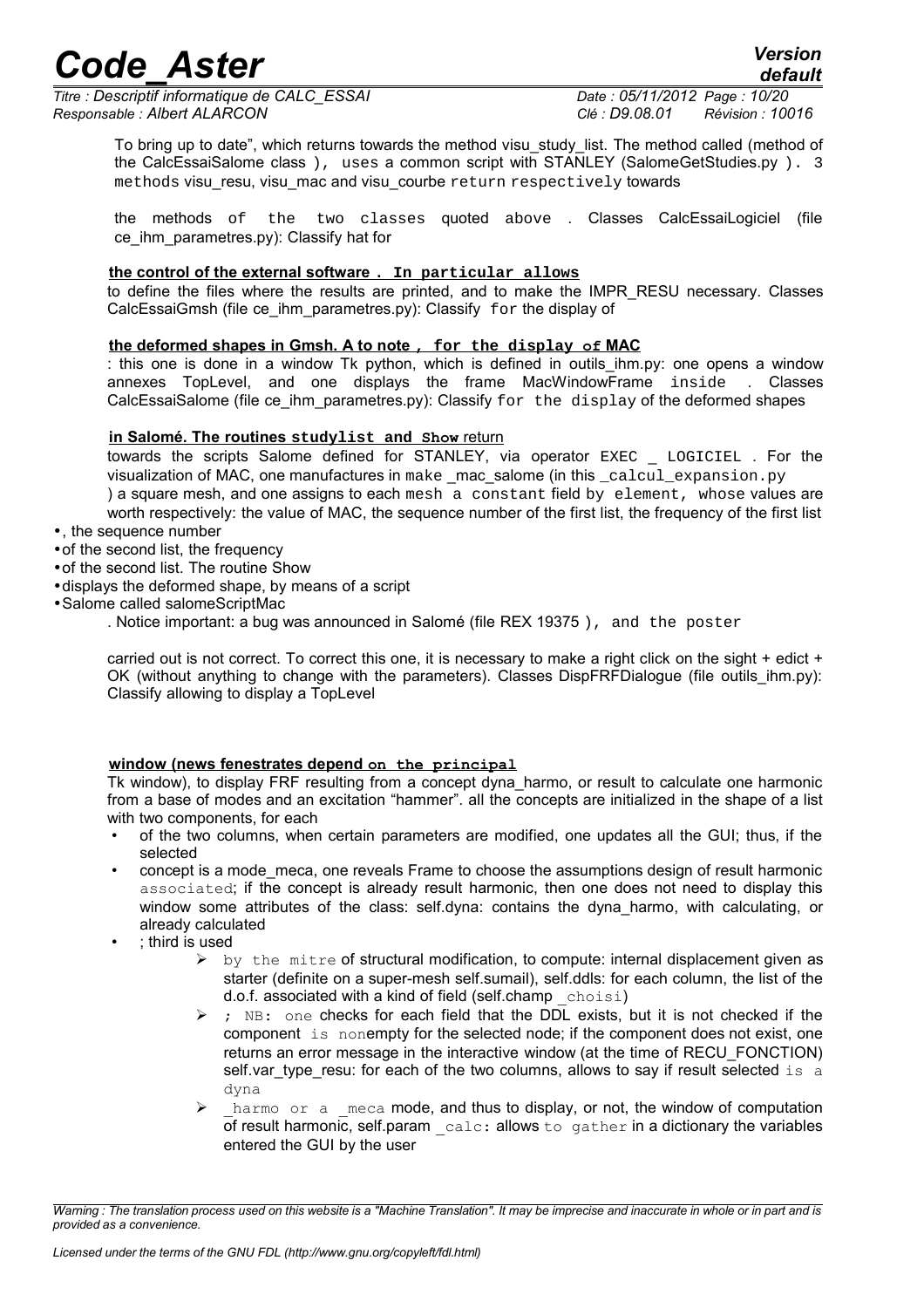*Titre : Descriptif informatique de CALC\_ESSAI Date : 05/11/2012 Page : 11/20 Responsable : Albert ALARCON Clé : D9.08.01 Révision : 10016*

- ➢ for the computation of result harmonic: the node and direction of excitation, the waveband and the frequential resolution, self.param\_disp: for each of the two columns, parameters to display the FRF: node and direction of visualization
- and the field to be visualized, calc dyna line harm: method of calculating of result harmonic, on physical base: computation is false for the experimental
- results (and does not have, in addition, interest) because the experimental physical matrixes are not known choix champ: look in the .TACH of data structure if the fields corresponding to displacements, velocities
- and accelerations are not empty; if they are not it, choix\_dd L: use CREA\_CHAMP and EXTR\_COMP to recover the field for the first sequence number with the format
- python; the components of this field available are stored in the .comp of data structure result, affich FRF: recovery of the function, and recovery of the error message if the selected component and/or the node

do not exist ; the display is done via the class param\_visu. Identification of forces general Presentation: sdlv125a benchmark the purpose of this benchmark is to simulate

### **5.2 a measurement on an excited cylinder**

#### **5.2.1 in three points. The force is defined by**

an inter-spectrum size 3, whose functions are the gaussian ones (rustled pink). The forces on DDL N2633 DX and N2633 DZ are correlated, with a phase shift of. The functions are represented on the graph below : Figure 5.2 .1-a: inter-spectrum of excitation. The computation  $\pi/2$  having allowed the simulation of the data is carried out with

#### **DYNA\_ALEA 5.2.1-a , on modal base. A base of**



mode restricted with all the sensors (the "DDL sensors") is calculated with the operator **OBSERVATION** 

, on whom one restores the result physical one with REST\_SPEC\_PHYS, to obtain a simulated measurement. The purpose of the benchmark is to identify the forces applied from the data of inter-spectrum SPECTPH1 and the projected base of modes MODEIDE1. The identification is done on a reduced number of DDL chosen a priori and called "DDL orders". Validation of the benchmark in interactive to launch the benchmark in interactive, to modify the command file sdlv125

### **5.2.2 a.comm by writing interactif=1 before**

*Warning : The translation process used on this website is a "Machine Translation". It may be imprecise and inaccurate in whole or in part and is provided as a convenience.*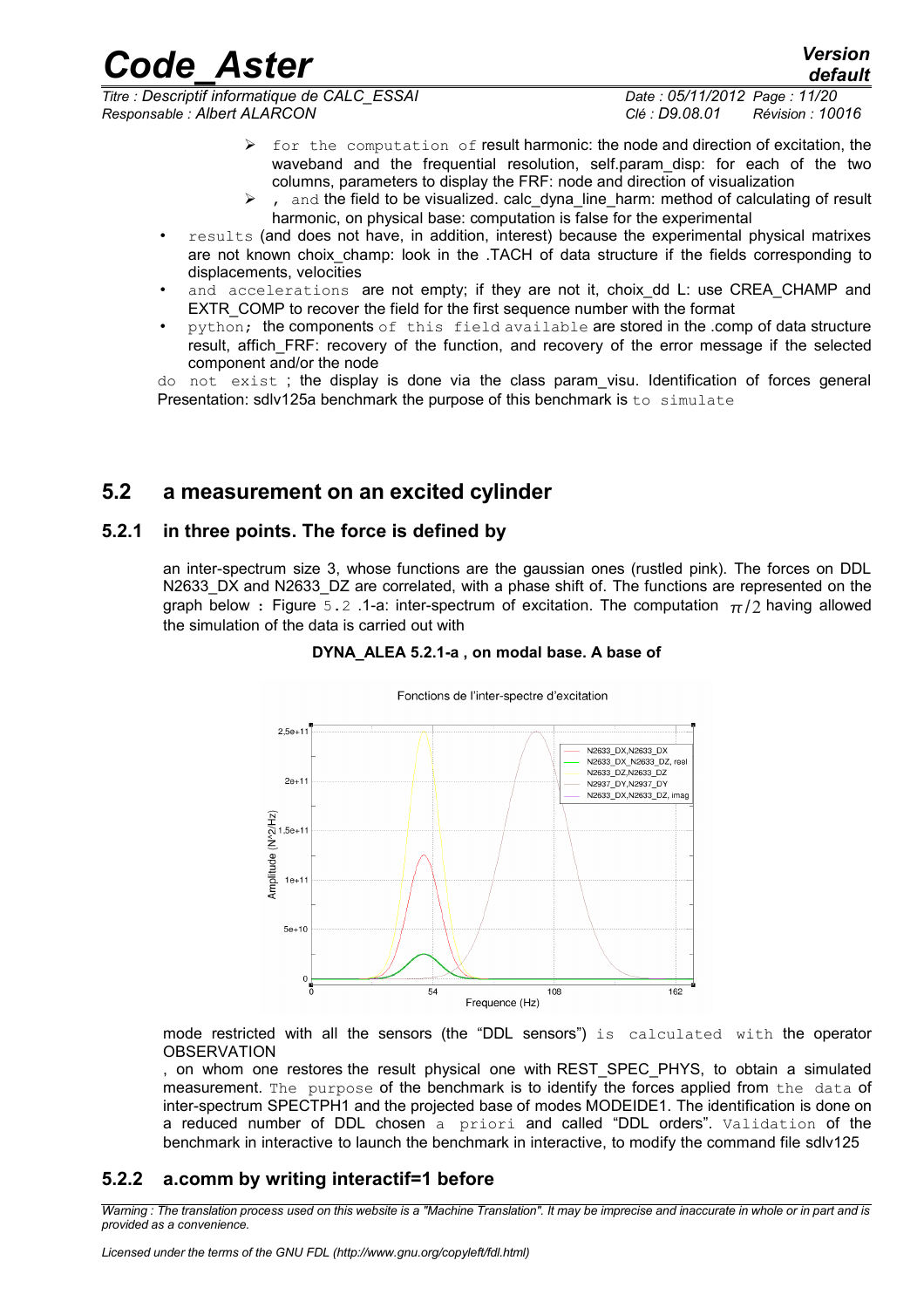*Titre : Descriptif informatique de CALC\_ESSAI Date : 05/11/2012 Page : 12/20 Responsable : Albert ALARCON Clé : D9.08.01 Révision : 10016*

command CALC\_ESSAI. The GUI of CALC\_ESSAI launches out. To place in the mitre "identification of loading ". In the command debut, to remove key word CODE. Of this way, if the code plants on an Aster error, this one

is caught up with in Exception, and the message is displayed in the GUI of CALC\_ESSAI. Choice of the base of modes: to choose MODE NUM: one uses in this base only the modal characteristics : masses

- 1) , frequencies and modal dampings
	- Bases deformed shapes observable: model experimental: MODELEXP: contains only 31 nodes, bases modes: MODE\_
- 2) NUM: will be projected with OBSERVATION
	- on MODELEXP, nodes group GPCYLRED: to notch
	- the DDL DX and DZ, to choose a change of reference" NORM", with the option VECT Y
	- $\bullet$  = (0.0, 1.0, 0.0), nodes group GPSUPRED : to notch the DDL DY and to choose a change of reference "CYLINDRIQUE" with  $AXE$   $Z = (0.0, 0.0)$
	- 1.0,0.0), To click on "Validating". Base commandability: model experimental : MODELACT : contains only 3 nodes, bases
	- modes: MODE\_NUM:

#### 1) will be projected with OBSERVATION

- on MODELACT, N1 nodes group: to notch the DDL
- DX and DZ, nodes group N2: to notch the DDL DY, To click on "Validating"
- . Inter-spectrum under operation : to choose SPECTPH
- 1, and to leave Standard field to "DEPL ".
- Parameters of computation:
- 1) Not to modify them (not regularization

carried out ), To click on "Launching" To check,

- 1) when one "forgets"
	- one of the preceding operations, that a message appears
	- in the window of messages

. It is necessary to avoid the display of the alignment python in the window comforts, which is not explicit for the user. The computation takes less than one minute. Most of the time of computation is used for the extraction of the inter-spectrum in the form of

matrix python. The computation in itself is almost instantaneous. When computation is finished, one sees all the operations carried out, the last being "Computation of Syy\_S: Modal synthesis of displacements". Display of curves: pace of the force identified In the left-hand column of visualization of the results, to choose

- 1) option EFF Phy (for "physical efforts"), and
	- to click on "Validating"; to select one or more functions of the inter-spectrum and to visualize the curves by modifying the scales of X-coordinates and Y-coordinates (LIN/LOG), To export the interspectrum: one can give him a title in the box located below the list of the functions. The name
	- of the array is that pre-declared with the call of the macro-command ("FORCES"). Display of the curves: comparisons measured/synthesized displacements: In the left-hand column, to choose Depl Phy
- 1) (for measured physical displacements), and in that of right, Depl synt
	- (for synthesized displacements), and to click on "Validating" To select in each column one or more functions to be compared, and click on "Displaying curve"
	- To export the two inter-spectrums. The names are those pre-declared with the call of the macrocommand: "DEPL\_PHY", and
	- "DEPL\_SYN". The creation of these inter-sectres with the Aster format is relatively long. Shaft of computation One mentions here the principal routines used for the realization of preceding computation. Classify

*Warning : The translation process used on this website is a "Machine Translation". It may be imprecise and inaccurate in whole or in part and is provided as a convenience.*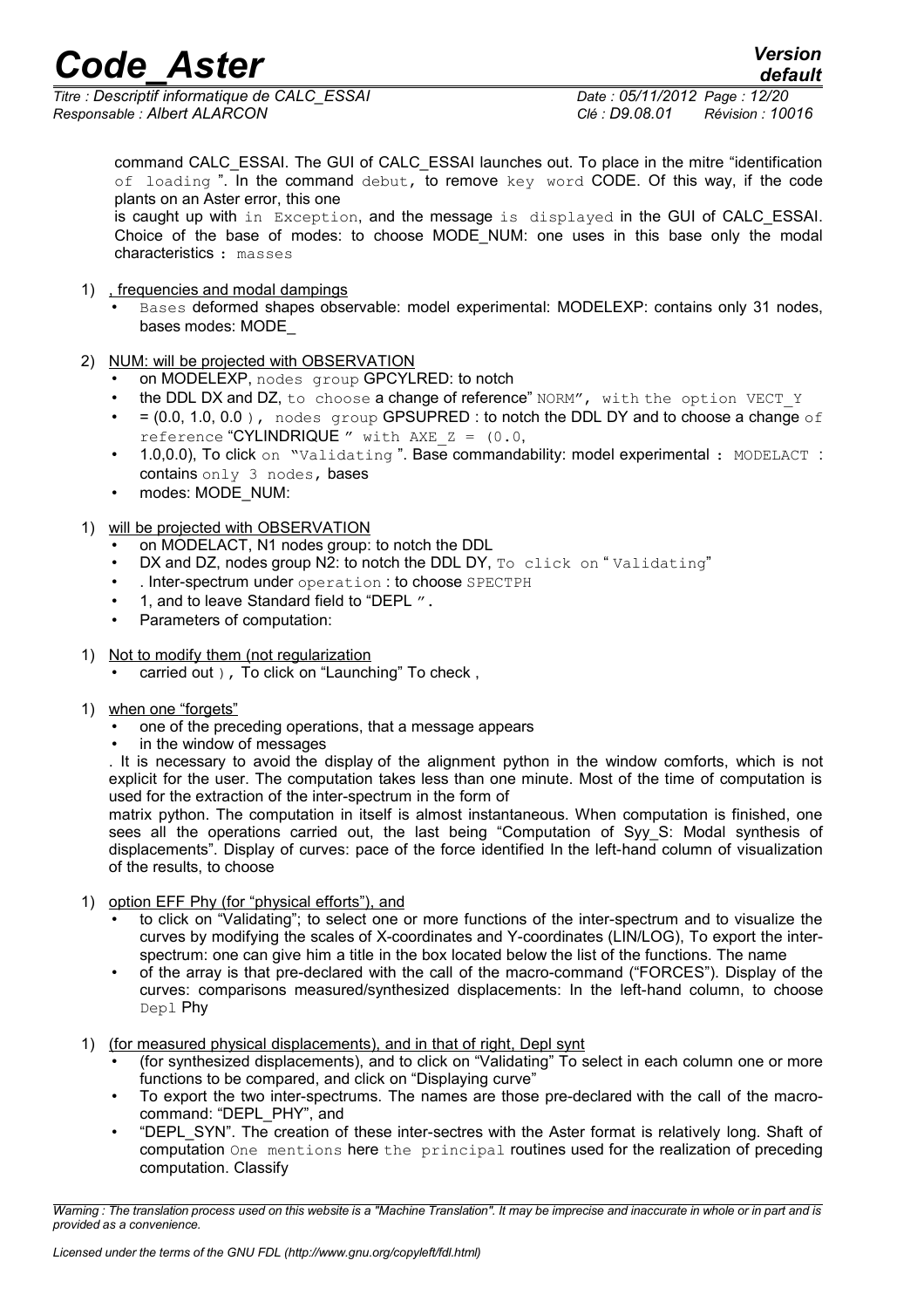*Titre : Descriptif informatique de CALC\_ESSAI Date : 05/11/2012 Page : 13/20 Responsable : Albert ALARCON Clé : D9.08.01 Révision : 10016*

### **5.2.3 InterfaceIdentification**

(file ce ihm identification.py): It is a subclass of the class Frame (Tk) in

#### **which is manufactured the GUI of identification , called with the launching**

of CALC\_ESSAI. Remarks on the behavior of this class: all the calculated inter-spectrums are attributes of this class (inititialisation with a size null, the size

- is given by the class of computation): coil. Syy: measure coil. Syy. R: measure recomputed starting from modal displacements, - coil. Sqq: modal displacements  $, - \text{coil}$  . SQQ: modal forces , - self.SQQ\_R: modal forces recomputed starting from the physical efforts , - coil. Sff: physical efforts of dimension Nb act (many actuators) - coil. Syy\_S : measure Re-synthesized from the physical efforts Method setup: all the graphic classes contain a method setup, called for cooling when
- mitre is changed, or when a series of computations is finished; this one updates the menus unrolling with the new concepts aster created (for example, a base of modes created by expansion in the mitre corresponding). Method \_create\_opt\_data: defines certain carateristic calculated inter-spectrums (like the variables of access
- , nume d.o.f. or nume mode which is associated for them), and the functions used to extract the functions from them, Methods \_ definit\_observabilite and \_definit\_commandabilite: definition of the interfaces allowing of paramétriser
- the operator OBSERVATION who creates the concepts self.obs co and self.com  $\Box$ co. - these concepts are calculated while clicking on "Validating" (calculate  $\Box$ xxxx ) - the windows of color are widgets of
	- the SelectionNoeud class (see below): this class allows, inter alia,
	- to recover the DDL associated with each node with the model , and the groups of node of the mesh Methods calculate observabilite and calculate commandabilite: launching of OBSERVATION: the key words factors for
- the changes of reference and the filtering of the DDL are factories in get\_filtres from result of the routine get selected, described below. Method computations: successive launchings of computations : - calcturb is instance of the CalcEssaiIdentification class, -
- computations and the establishes the links between the concepts of

the graphic class equivalent concepts of the class of computation, after

computation , recovers the new concepts calculated and the associates with attributes of the graphic class (example

: coil. Syy = self.calcturb.Syy); the existence of the new concepts is given by a Boolean variable (example: self.calcturb.is Syy = 1, variable put  $at$  0 at the beginning of computation) Methods for the display of the curves: - One chooses the type of curve to be displayed; example , one chooses "EFF Phy" to display the physical efforts - one clicks

• on "Validating": the routine get

list returns the list of the functions of the corresponding inter-spectrum ; example : [["N1\_DX", "N1\_DX"], ["N1\_DX

", "N2 DX"], ["N2 DX", "N2 DX"]], lists manufactured by the functions calcul xxx xxx, while basing itself on classification associated with the interspectrum (physical or generalized), - plot curve : display of the curves; use the function \_get \_graphe\_data, which recover the X-coordinates and Y-coordinates of the function in the inter-spectral matrix

, and the method visu courbe (InterfaceParametres class ) for the sending of the display by Xmgrace or Salome. Classes SelectionNoeud and SelectionMaille (file cata\_ce.py): Allows to create a widget displaying the nodes groups associated with a mesh, and the DDL carried

#### **by the nodes of this group (widgets green and purple in**

*Warning : The translation process used on this website is a "Machine Translation". It may be imprecise and inaccurate in whole or in part and is provided as a convenience.*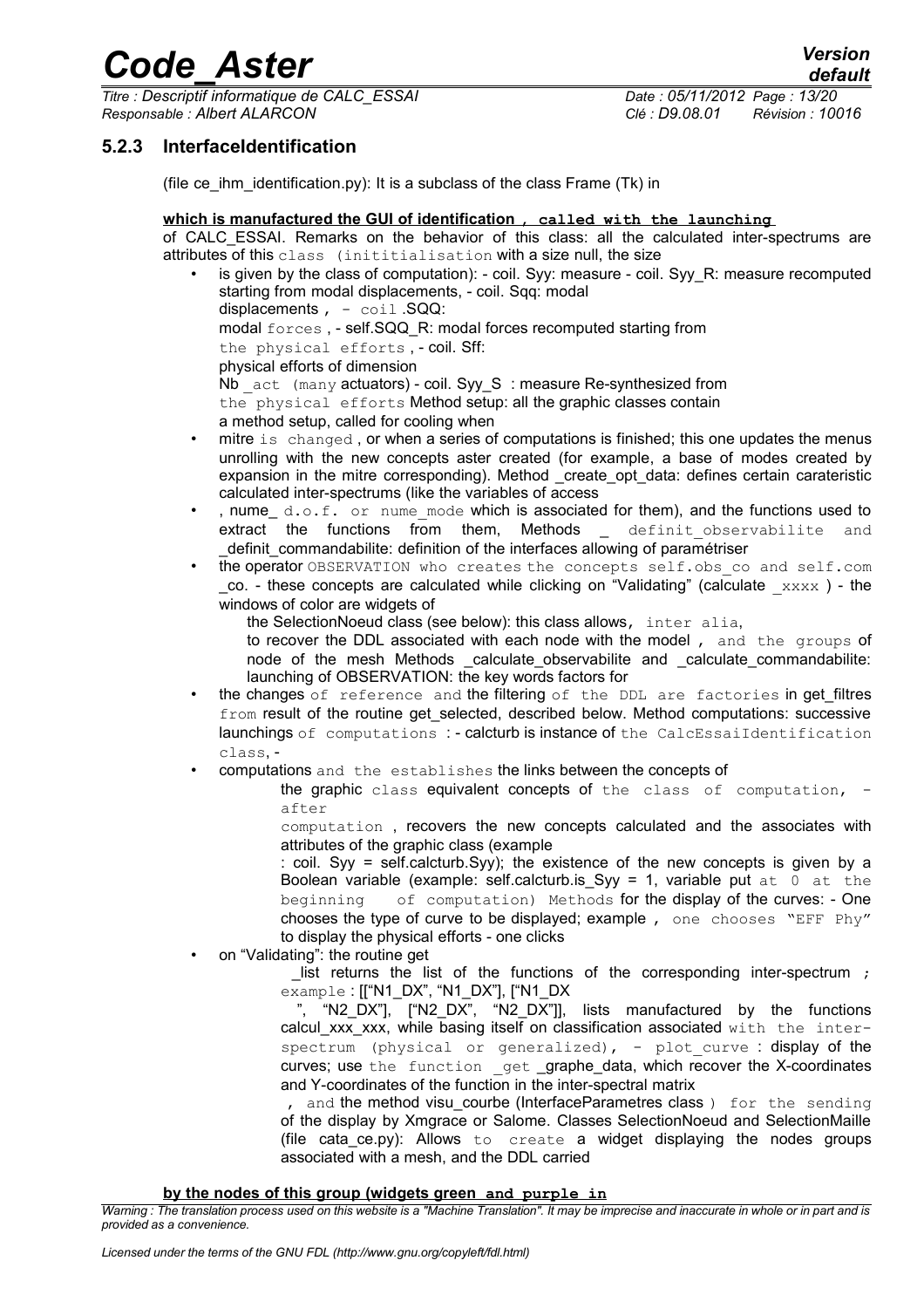*Titre : Descriptif informatique de CALC\_ESSAI Date : 05/11/2012 Page : 14/20 Responsable : Albert ALARCON Clé : D9.08.01 Révision : 10016*

*default*

l'interface). Use: choice of an experimental model: call to observability\_changed, recovery of the model associated with the name (get modele), method set resultat in SelectionNoeud

- : call to set\_modele\_maillage, method set modele maillage
- : recovery of the PRNM of the model which carries the DDL carried
- by each node, and of the nodes groups, method set modele maillage
- : for each group, recovery of the "true components" associated with the PRNM (see wiki Aster for the description of this
- data structure ) with the function find composantes. Method get selected: turn over the data of changment of reference and filtering of the DDL for the use of OBSERVATION. Classes CalcEssaiIdentification
- and CalculInverse (file ce\_calcul\_identification.py): Classes of computation to carry out computation reverses identification of forces

#### **. Note: in the other mitres, most computations are realized by** Aster commands

. Here, once the data input are extracted, one uses

#### **only**

- functions python (operations on the matrixes, decomposition in singular values...), the name of variable xxxm1 indicates the reverse or theopposite one (by SVD) of xxx. Description of the principal methods: Method calculate\_force: principal method
- of the class managing the computation of the forces; the errors in the CalculInverse class

are recovered and a generic

error message is displayed; in each elementary method of calculating,

a more precise message (specifying dimensions of the matrixes concerned) is given, - each result is instance of the class Interspectrum (see cata\_ce.py); one can associate a classification of DDL physics to him or generalized, according to

the type of calculated inter-spectrum; for that, one associates the interspectrum with an existing base; nume\_phy returns a list of characters of the form ["N1\_DX", "N1\_DY", "N2\_DX"…] , and nume\_ddl\_gene returns a list of the form ["MO1", "MO2", "MO4"…] (classification based on the variable of access NUME\_MODE). Calc\_Z method: computation of the matrix of impédence and its reverse; according to the type of data (accelerations , velocities or displacements, one can have

- to integrate while dividing by, where exp is worth respectively  $Z\!=\!diag\left(-\omega^2\!+\!\omega_j^2\!+\!2\,\xi\,\omega\,\omega_j\right)$  2,1 or 0. Calc\_SQQ  $\!ZmI$  methods, calc\_Sff: the pseudoopposite of the matrixes calculate respectively and (see U4.90.01, section 6.2.1 for  $\omega^{\rm exp}$  the meaning of these matrixes);
- the too low singular values (below a criterion chosen by the user) *C* are put *T B* at zero; after regularization of Tikhonov, the reverse of the singular value is worth, the parameter which can be different  $\epsilon$  according to the frequency where one is (adjusted by the power):

thus, the regularization is weak when one is *s<sup>j</sup> sj*  $\sqrt{s^2 + \alpha^2}$  before or close to  $\alpha$  the frequency

of the mode, and it becomes stronger when one moves away from there. The matrixes thus *m* calculated are put in memory in instances of the class Interspectrum. Method verif Syy: reclacule physical displacements Syy\_R starting from modal displacements to compare them with Syy (to estimate the quality of the estimate

- reverses ), Method verif\_SQQ: recompute modal forces SQQ \_R from Sff to compare them with SQQ, Method synthesizers \_Syy: recompute Syy\_S displacements from
- the identified forces Sff to consider the quality general of the inversion, Method alpha choice
- : the parameter  $\circ$  f the regularization of Tikhonov can be modified according to the frequency to which one is compared to the eigenfrequencies
- of the base. Expansion of data  $\alpha$  general Presentation of the benchmark sdls112a the purpose of this benchmark, based on an international benchmark (benchmark of the gartor), aims

*Warning : The translation process used on this website is a "Machine Translation". It may be imprecise and inaccurate in whole or in part and is provided as a convenience.*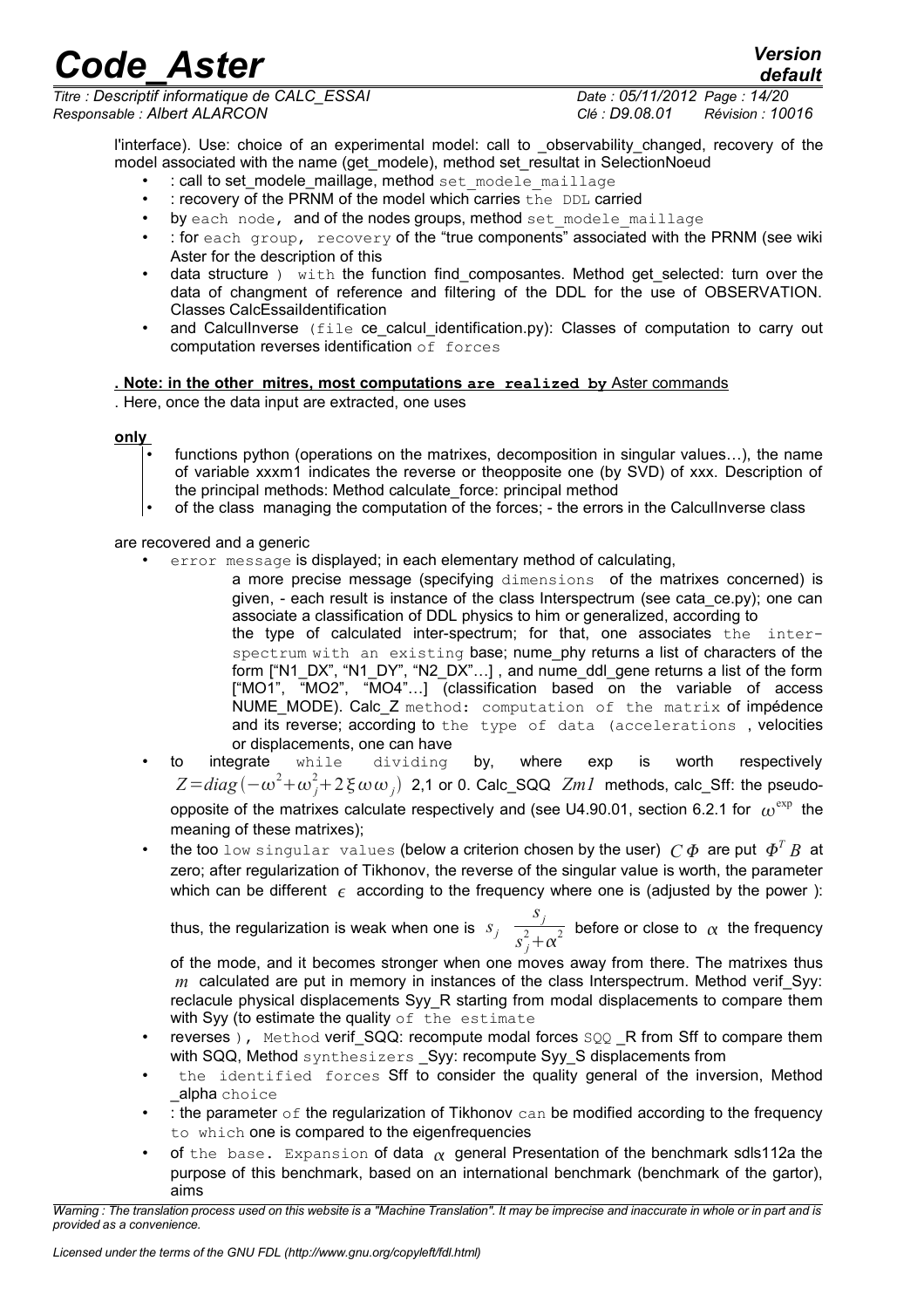*Titre : Descriptif informatique de CALC\_ESSAI Date : 05/11/2012 Page : 15/20 Responsable : Albert ALARCON Clé : D9.08.01 Révision : 10016*

## <span id="page-14-0"></span>**5.3 to extend the FRF**

#### **5.3.1 and experimental modes identified on the model**

, i.e. to find the best combination linear of a base of modes (dynamic, static) sticking to the experiment. For more precise details, to see U4.90.1 (Doc. of CALC\_ESSAI), section 4.2.1, and V3.03.112 (documentation of reference of the benchmark). Note: In NON-interactive, command CALC ESSAI is completely useless here , it is enough to use macro-command MACRO EXPANS, or to connect commands

#### **PROJ\_MESU**

MODAL and REST\_GENE\_PHYS. For the validation in interactive of CALC\_ESSAI, one proposes to reproduce the expansions carried out in this benchmark. Validation of the benchmark in interactive to launch the benchmark in interactive, to modify the command file sdls112a.comm by writing interactif=1 before command CALC

#### **5.3.2 \_ESSAI. In the command debut, to remove**

key word CODE. Of this way, if the code plants on an Aster error, this one is caught up with in Exception, and the message is displayed in the GUI of CALC\_ESSAI. To increase the memory size used to 1024 Mo. To gain in speed of computation, one can also erase or comment on the following operations: TEST RESU, TEST

TABLE, MACRO EXPANS and the commands MAC\_MODES, which one will carry out in interactive. The GUI of CALC ESSAI launches out. To place in the mitre "identification of loading ". First test : expansion of one result harmonic on a basis of modes: choice

of the base of modes of expansion: to choose MODES and to select only the modes of which

- 1) the frequency lies between 1 and 100 Hz, base FRF to be extended: to choose
	- concept DYNA; not to select sequence numbers (it is not possible with MACRO\_EXPANS, which uses EXTR\_MODE, to extract
	- part of the sequence numbers from a concept dyna harmo . to choose the name of result concept: this name must have less than  $5$  letters; concepts XXX ET (result wide), XXX\_NX (expansion reduced to the selected sequence numbers
	- bases) and XXX, RD (result wide tiny room) will be created, comparison of the results extended to the initial harmonic concept: to click on box FRF in the mitre "Parameters and visualization " of the GUI: to choose the two
	- concepts results to compare: on a side DYNA and other XXX\_RD, to choose the field to be compared ("ACCE"), to choose the node and the component: for
		- DYNA, to choose the node "N1011", component "D3", and for XXX RD, to choose the same
		- node with the component "DZ" , to click
		- on "Displaying": to check that the displayed curves are about confused. Test 2: simulation  $\circ$  f a FRF from a base of modes: the purpose
		- is to compare a base of experimental FRF with the base of FRF simulated numerically on
- 2) an experiment "blow of hammer": to click on box FRF in the mitre "Parameters and visualization", to choose in one of the columns concept MODES, to choose a node of excitation (example, "N1"
	- , excitation "FX"), a bande de fréquence of computation (1.0, 50.0) and
	- a frequential resolution (example: 1.0 Hz) to click
	- on "Calculating" to display a FRF  $(e \times a \text{mple})$ , according to the node "N1, comopsante "DX"); to check that the FRF is displayed correctly. Test 3: expansion of a base of
	- experimental modes on
	- a numerical basis: to start again computation (to avoid encumbering the memory unnecessarily), in the mitre expansion

*Warning : The translation process used on this website is a "Machine Translation". It may be imprecise and inaccurate in whole or in part and is provided as a convenience.*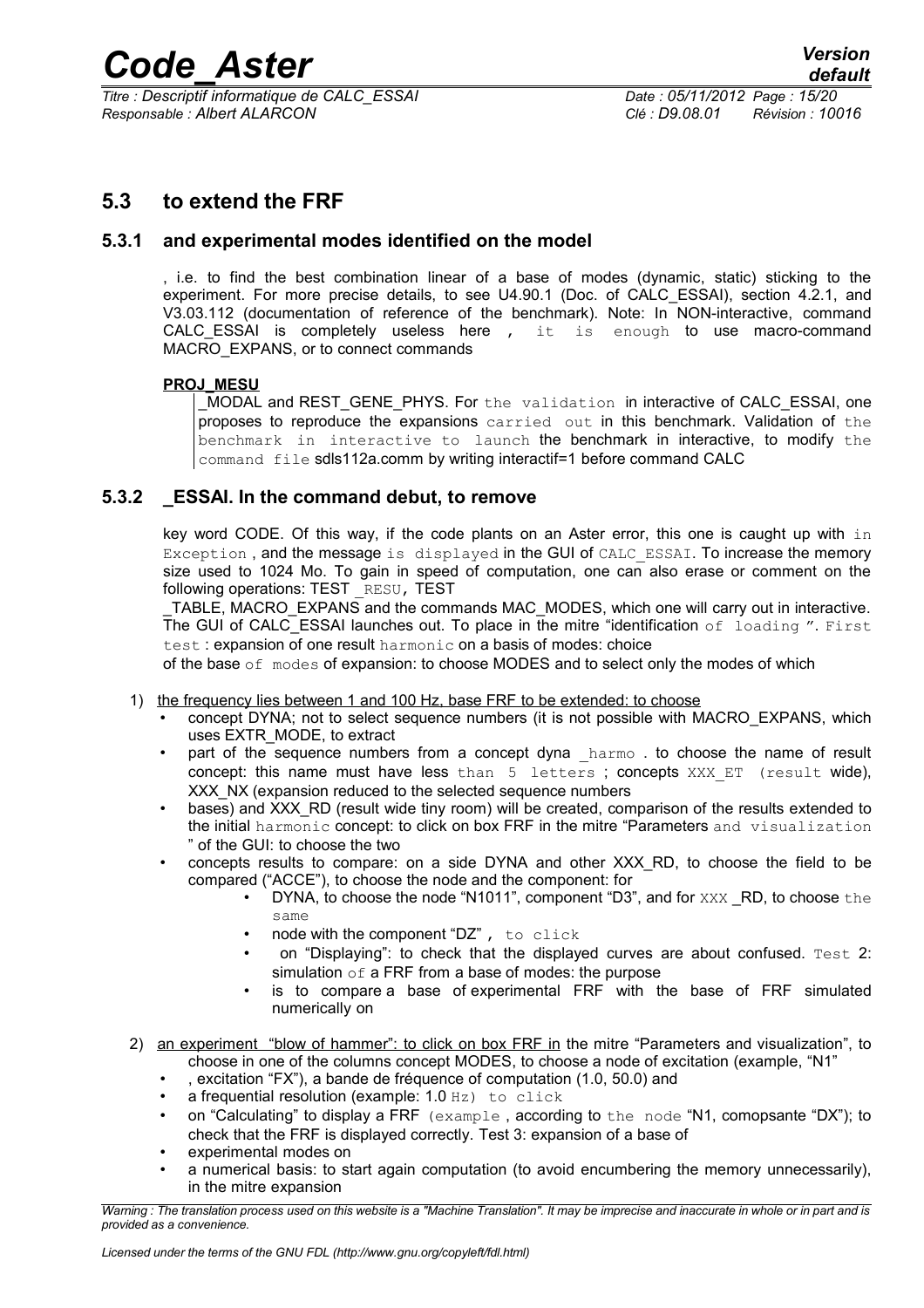*Titre : Descriptif informatique de CALC\_ESSAI Date : 05/11/2012 Page : 16/20 Responsable : Albert ALARCON Clé : D9.08.01 Révision : 10016*

- 1) of data, to choose the base of expansion: MODES, to choose the base of experimental
	- modes to extend: MODMES; the frequencies are the same ones
	- , because the benchmark is commonplace: the modes to be extended are resulting from projection
	- on the model experimental numerical modes , To choose a list of modes in the two columns, To choose a name of result concept (less than 5 letters) and to click on "Calculating" To compare the deformed shapes results
	- in the mitre "Parameters and visualization
	- ": to compare, for example, experimental modes (MODMES) and the reduced extend modes
	- (XXX RD), by choosing them in the small double in bottom of the mitre, and clicking on "Deformed" shapes"; to use the modes of visualization in GMSH and Salome, To display MAC result: to choose two deformed shapes defined on the same model, and to click on the MAC button; to choose by exmple: the extend modes (XXX\_ET) and bases
	- it expansion, the reduced extend modes (XXX\_RD) and the experimental base (MODMES). Shaft of computation Classifies InterfaceCorrelation
		- (file ce ihm expansion.py ): It is a subclass
		- of the class Frame (Tk) in which is manufactured the GUI of expansion, called

### **5.3.3 with the launching**

#### **of CALC\_ESSAI. Remarks on the attributes created with the initialization**

self.calculs: it is instance of the CalcEssaiExpansion class, which carries out all Aster computations inherent in the expansion of data (launching of MACRO EXPANS mainly

- and MAC\_MODE for postprocessing), self.resu num and self.resu exp: the base of expansion (a concept mode meca) and the result experimental one indicate respectively (a mode meca or a dyna harmo); with these variables
- StringVar self.var resu num and self.var resu exp are associated, which indicates the G-string containing the concept selected by the user, self.var resul and self.var resu2: StringVar containing the names of the concepts selected by the user in the menu of postprocessing (in bottom of the GUI) Method setup: all the graphic
- classes contain a method setup, called for cooling when mitre is changed, or when a series of computations is finished; this one
- updates the menus unrolling with the new concepts aster created (for example, a base of modes created by expansion in the mitre corresponding), Method prepare\_calculs: allows to launch the computation of expansion itself: checking that the data necessary to computation were indeed selected by the utilsator, recovery
	- of the list of the indices of the lines selected in the list of the modes (one
		- $\triangleright$  uses for that the method selection of the ModeList class), assignment of the attributes of the class
		- $\triangleright$  of computation by calling the method self.calculs.setup, launching of computations: self.calculs.calc\_proj\_resu. Classify CalcEssaiExpansion (file ce\_calcul\_expansion.py ): Launching of computations of
		- ➢ expansion, mainly macro-command MACRO\_EXPANS. One details the operation of the principal
		- ➢ method here, namely calc\_proj\_resu:

#### **one creates two to four concepts results : XXX\_ET is**

the result principal one of the expansion: the base of modes or result harmonic the wide XXX RD is the reprojection of result wide on the model experimental , if one

- selects whole or part of the base of numerical
	- modes, one creates a called extracted base XXX\_NX (condition "yew self.mode\_num\_list"), if one
	- selects whole or part of the base of experimental modes, one creates
	- a called extracted base XXX EX (condition "yew self.mode exp list"), XXX is the name of the concept chosen, it does not have to exceed  $5$  characters, after

*Warning : The translation process used on this website is a "Machine Translation". It may be imprecise and inaccurate in whole or in part and is provided as a convenience.*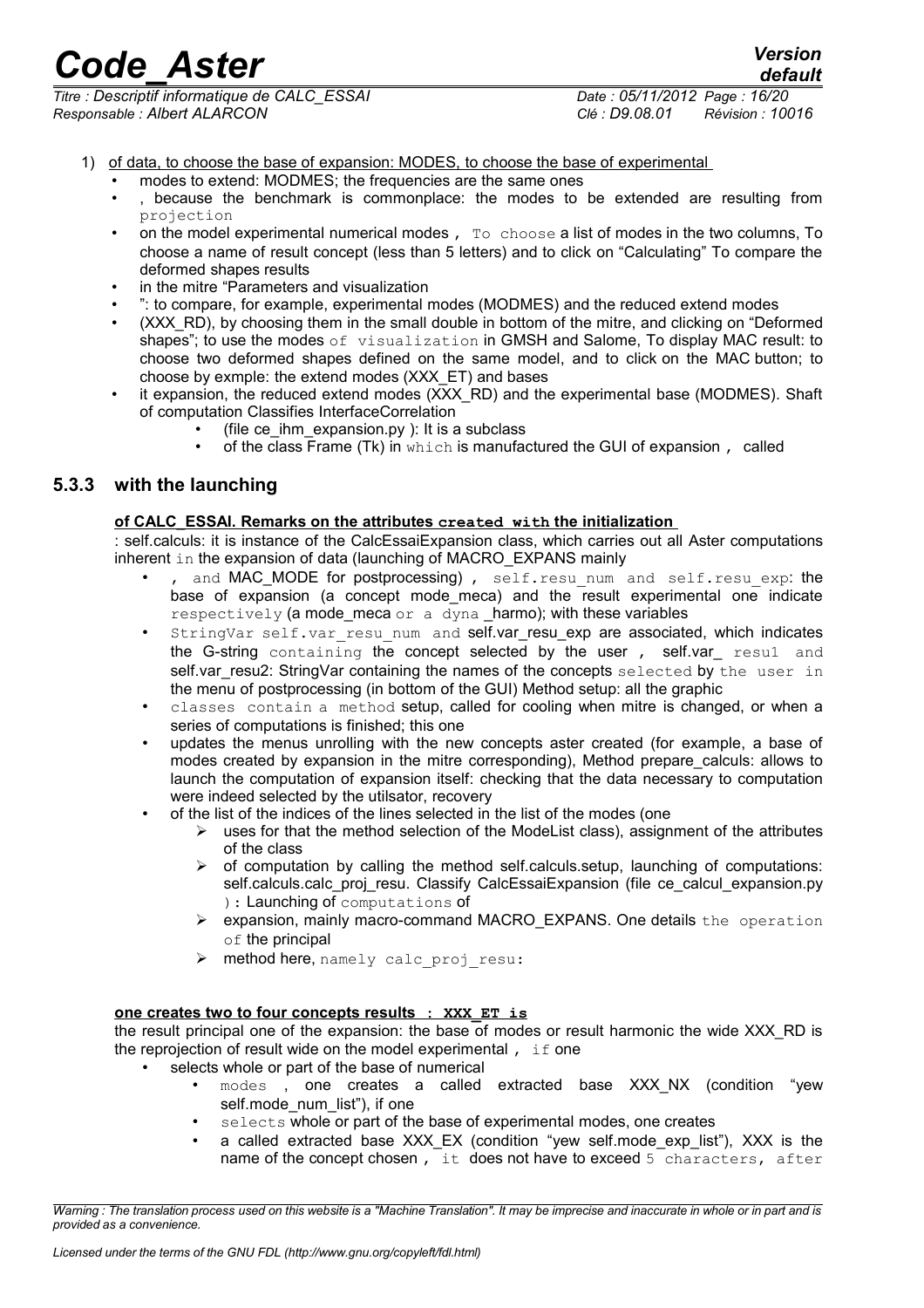*Responsable : Albert ALARCON Clé : D9.08.01 Révision : 10016*

*default Titre : Descriptif informatique de CALC\_ESSAI Date : 05/11/2012 Page : 17/20*

- computation, all the concepts created are added to the list of the existing objects Aster (self.ce objects, or mdo ) with the command update; in parallel
- the MyMenu menus themselves are brought up to date in the class Interfaces Correlation
- . Structural the purpose of modification general Presentation of the benchmark sdll137 This case test is validating the procedure and the computation of structural modification starting from measured information. One proposes to calculate the variations of the first two

## **5.4 eigenfrequencies**

#### **5.4.1 of a embed-free beam, following**

the modification made on a portion of the beam. The modelizations A and D of the case test detail the course of the procedure of computation while making use only of the commands standards of Aster (without passing CALC\_ESSAI by the command). The modelizations B and C utilize command CALC\_ESSAI. Validation of the benchmark in interactive to launch the sdll137b benchmarks and sdll137c in interactive, to rock the variable interactive with a non-zero value (1 for example). This variable is localised before call of the command CALC\_ESSAI

#### **5.4.2 . In the command debut, to remove**

key word CODE. Of this way, if the code plants on an Aster error, this one is caught up with in Exception, and the message is displayed in the GUI of CALC\_ESSAI. The GUI of CALC\_ESSAI launches out . To place in the mitre " structural Modification" . First test: structural modification by means of the method ES for the choice of the base of expansion (sdll137b.comm) In the panel "Choice of the base

of expansion ", to choose the following data input: Experimental modes: MODEIDE

- 1) Models support: MODLSUP Stamps stiffness (support): KASSUP Method (expansion bases): ES Models modification
	- : MODLCPL For the choice of the nodes and d.o.f. sensor, DY to select the d.o.f. and DZ of the SENSOR

nodes group For the choice of the nodes and d.o.f. interfaces , to select all the d.o.f. of the EXTERNAL nodes group (the use of the elevator is perhaps necessary in order to reach this nodes group) Name of super - mesh : SUMAIL One can then

click

on Validating for the validation of the seized data. The list of the identified eigen modes and lists it vectors available for the base of expansion are then displayed in the two

left-hands column. One selects

, with the mouse, all **the vectors** of the list of the "Modes of the experimental model" and the eight vectors of the "Base of expansion". In the panel "Coupling modification/models condensed": One keeps the parameters by default for PROJ MESU MODAL and modal computation. One clicks then on Calculating in order to obtain the eigenfrequencies of modified structure which

• are displayed in the column Frequencies modified structure. To check

that the first two calculated eigenfrequencies are close to

: 7.79 Hz and 32.84 Hz **One can** then check the quality of the base of expansion. One chooses MAC for the heading criterion. While clicking on Validating, a matrix

having the results of the criterion is displayed. The base of expansion is supposed to be correct if

the diagonal terms of this matrix are close to the unit. To visualize the effect of the modification on the deformed shapes **, one clicks** on Deformed shapes in the panel "Comparison initial structure/modified structure". One then sees appearing a window GMSH or SALOME which make it possible to compare

*Warning : The translation process used on this website is a "Machine Translation". It may be imprecise and inaccurate in whole or in part and is provided as a convenience.*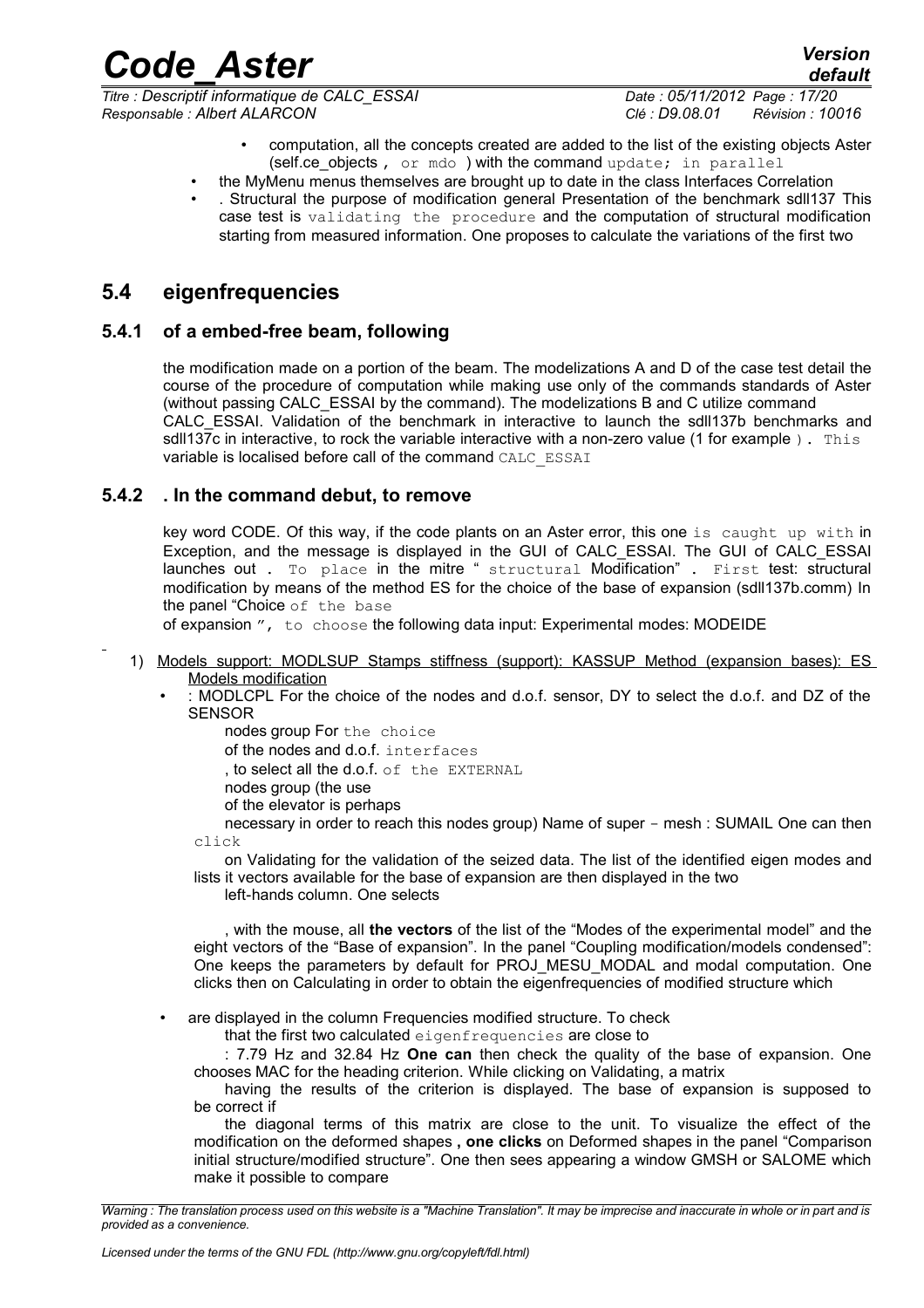*Titre : Descriptif informatique de CALC\_ESSAI Date : 05/11/2012 Page : 18/20 Responsable : Albert ALARCON Clé : D9.08.01 Révision : 10016*

*default*

- the initial modal deformed shapes and after modification. Second test: simulation **of** a structural modification by means of method LMME for the choice of the base of expansion (sdll137c.comm): In the panel "Choice of the base of expansion", one chooses the same data input as for
- 2) the first test, except the choice of the method for computation of the base of expansion and the name of the model modification. Method (expansion bases
	- ): LMME Models modification: MODLX While clicking on Validating, the list of the identified eigen modes and lists it vectors available for the base of expansion are displayed in the two left-hands column. One selects

, with the mouse, all the vectors of the list of the "Modes

of the experimental model " and the first eight modes of the "Base of expansion". In the panel "Coupling modification/models condensed", one carries out the same procedure as for the first test. For the checking of the quality of the base of expansion, one will use criterion IERI (instead of the criterion of MAC).

• A matrix of weighting is necessary for this criterion. One chooses to balance with the stiffness matrix while clicking

on Stiffness. While clicking on Validating, a matrix having the results of the criterion is displayed. With criterion IERI, the base of expansion is supposed to be correct if the diagonal terms of this matrix are close to zero. Shaft of computation **the two** most important **files python** for the computation of structural modification are: ce\_ihm\_modifstruct.py and ce calcul modifstruct.py. The modulus ce ihm modifstruct manages the classes relating to the part graphic interface

### **5.4.3 and the modulus this**

\_calcul\_modifstruct manages the classes which launch the procedure of computation of structural modification by calling the operators aster. Classify InterfaceModifStruct This class is a class of the modulus ce\_ihm\_modifstruct. It is the class hat for the mitre "Modification structural". It has several attributes of which expansion and coupling. self.expansion is instance

#### **of the InterfaceExpansion class**

. This class allows to seize and display the data necessary for the choice of the base of expansion necessary for obtaining of the field of displacement to the interface. self.couplage is instance of the InterfaceCouplage class. This class allows to seize and display the various parameters of computation for the estimate of the eigen modes of modified structure. This modified structure is resulting from the coupling enters

the model of condensed initial structure and the model of the modification. Classify CalcEssaiModifStruct This class is a class of the modulus ce\_calcul\_modifstruct. It makes it possible to connect the operators aster necessary for the computation of the eigen modes of modified structure. It understands several methods of which most important

#### **are: calc\_base\_es**

: calculate the base of expansion by means of the method ES (static expansion). This method launches operator MODE\_STATIQUE. The basic vectors obtained are static deformed shapes. calc\_base\_lmme: calculate the base of expansion by means of

- method LMME (Local Model Modeshapes Expansion). This method carries out a modal computation with operator MODE ITER SIMULT  $with$  option PLUS PETITE. The basic vectors obtained are eigen modes
- . condensation : carry out the condensation of the measured model and creates the supermesh representing initial structure. This method connects operators PROJ\_MESU\_MODAL, MACR\_ELEM\_STAT and DEFI\_MAILLAGE. modes\_modele\_couple: calculate the eigen modes

*Warning : The translation process used on this website is a "Machine Translation". It may be imprecise and inaccurate in whole or in part and is provided as a convenience.*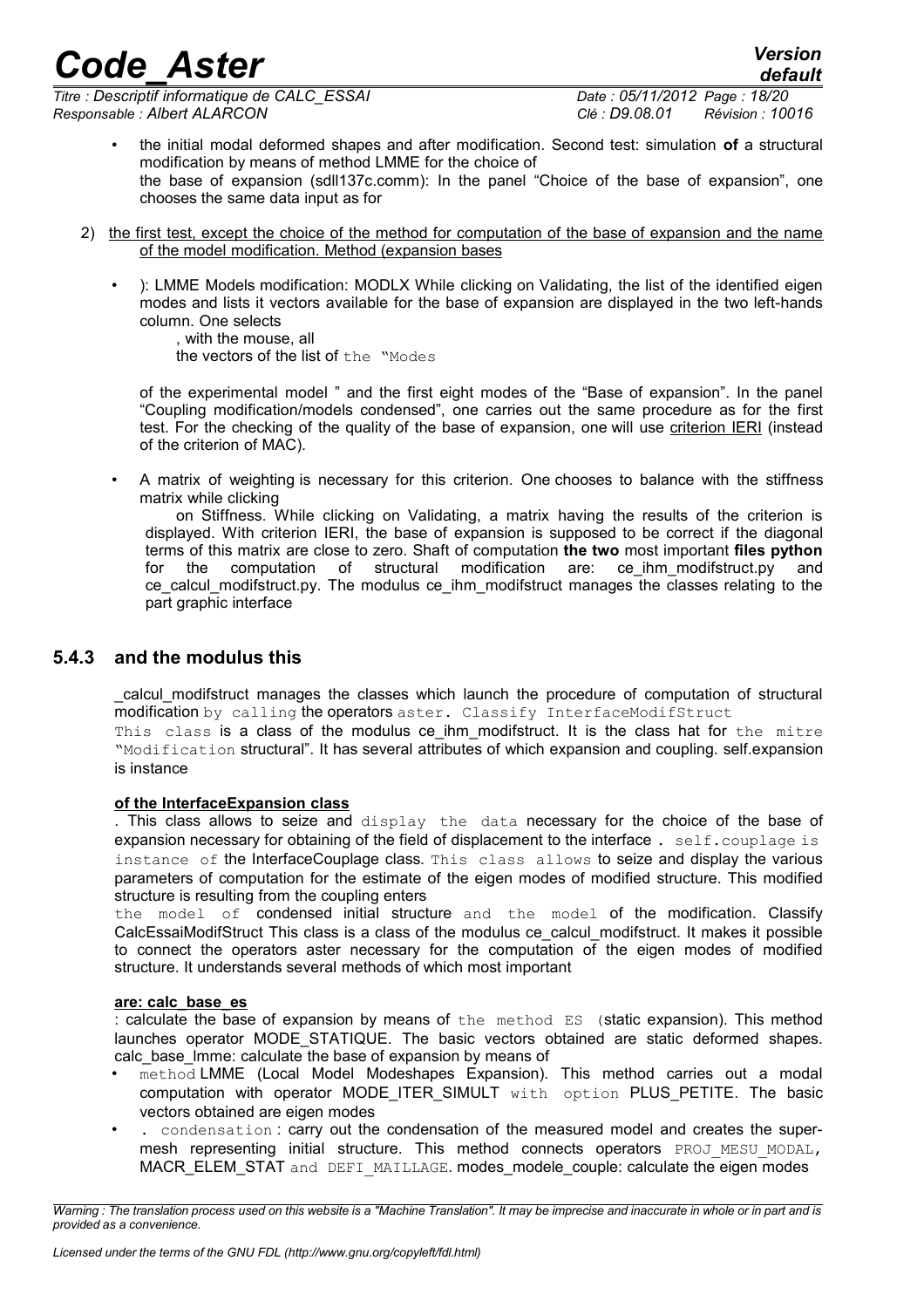*Titre : Descriptif informatique de CALC\_ESSAI Date : 05/11/2012 Page : 19/20 Responsable : Albert ALARCON Clé : D9.08.01 Révision : 10016*

*default*

- of the system couples (initial structure + modification) with the parameters of computation provided by the user. This method also carries out the retro-projection of the results on the mesh measures
- operator DEPL\_INTERNE by means of. indicateur\_choix\_base\_expansion: compare the field of  $displacement$  with the interface obtained with the model coupled and those obtained by static expansion. One raises the field of displacement of structure modified at the point sensor, then one carries out a static
- expansion in order to obtain the field with the interface. This task is carried out with the assistance operators PROJ\_MESU\_MODAL, REST\_GENE\_PHYS, PROJ\_CHAMP and MAC\_MODES. Computations of inter spectrums, car spectrums and transfer functions general Presentation transfer of the zzzz241a benchmark the purpose of this benchmark is to validate the elementary functions of processing of the signal integrated in operator CALC\_SPEC. One simulates the temporal

### <span id="page-18-0"></span>**5.5 response of an oscillator with 4 degrees of freedom, and one calculates**

#### **5.5.1 various transfer transfer functions. For**

more precise details, to see U4.32.21 documentation (Doc. of CALC\_SPEC) Note: In NON-interactive, command CALC \_ESSAI is completely useless here, it is enough to use command CALC\_SPEC. For the validation in interactive of CALC\_ESSAI, one proposes to reproduce the expansions carried out in this benchmark. Validation

#### **of the benchmark**

in interactive to launch the benchmark in interactive , to modify the command file  $zzzz241a$ .comm by replacing all the lines located under the command tab  $r = CRÉA$  TABLE  $\vert$  (...) (lines 196 to 307) by TEST\_CE=CALC\_ESSAI (INTERACTIF=' OUI'

#### **5.5.2 ,), and not to use the file of**

zzzz241a.com1 poursuite. In the command debut, to remove key word CODE. Of this way, if the code plants on an Aster error, this one is caught up with in Exception , and the message is displayed

in the GUI of CALC\_ESSAI. The GUI

of CALC\_ESSAI launches out. To place in the mitre "Processing

of the signal ". First test: Computation of the estimators H1 and H2 of the transfer transfer functions, with measurement 1 in reference: On the basis of the initial window of CALC\_ESSAI, it is necessary: In the list

"Arrays available", to select "tab rep" to put the name in intensified brightness

- 1) , To click on the button "=>" to fill out the lists entitled "Points of measurements" and "Points of reference". One must obtain 5 points of measurements
	- , numbered from 1 to 5, and 5 points of reference, also numbered from 1 to 5, corresponding to
	- same measurements. To choose measurements associated with items 2 to 5 in the list "Points with measurements", and measurement associated with item 1 like reference, To choose the window "Hanning", To inform a length from "12", and to click over "Period", To inform a covering
	- from "50", and to click on "For hundred", To select "H1" under the button "Transfer", and to compute: to click on "
	- Transfer" the estimators H1.
	- To display the results by selecting in the list "Transfer
	- (H1)". To choose the format of the data to be displayed, as well as the nature  $\cdot$  of the axes and to click on "Visualizing". To select "H2" under the butto
	- of the axes, and to click on "Visualizing". To select "H2" under the button "Transfer", and to compute: to click on
	- "Transfer" the estimators H2. To display the results by selecting in the list "Transfer (H2)". To choose the format of the data to be displayed, as well as the nature

*Warning : The translation process used on this website is a "Machine Translation". It may be imprecise and inaccurate in whole or in part and is provided as a convenience.*